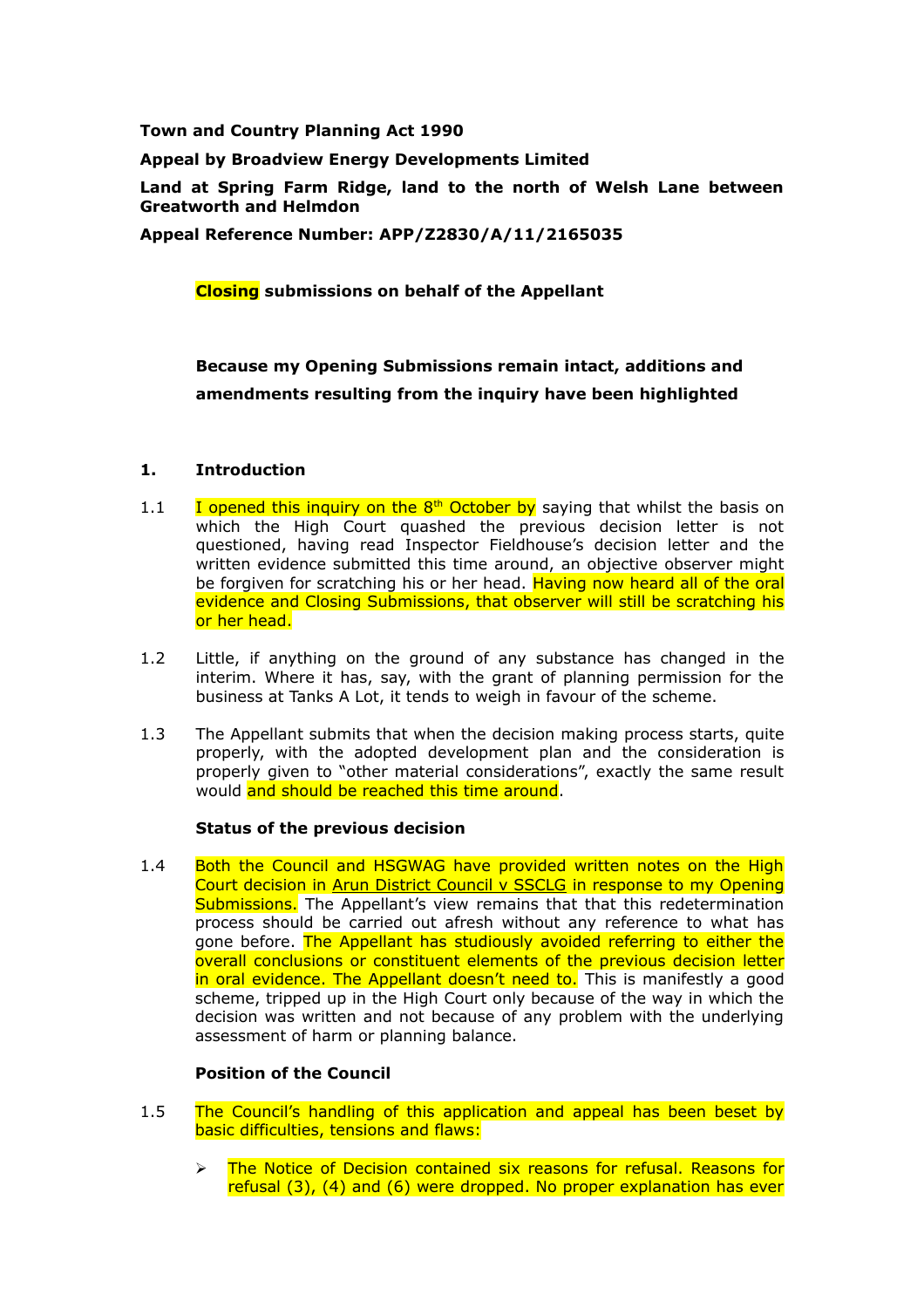been provided as to why. The tourism element of Reason for Refusal 1 has also been dropped, apparently after a further review of the position. Without any other factor changing, the amount of harm on the planning scales must have reduced from the time the refusal of planning permission was made. Having set down that track, the Council has not been able to get off those rails but the weightiness of reasons for objection clearly has unarguably diminished

- $\triangleright$  It is a basic principle that each and every reason for refusal should be capable of justifying refusal of planning permission on its own. The Council now accepts that neither impacts on cultural heritage nor impacts on public rights of way would justify refusal in their own right
- $\triangleright$  Acting properly, the Council should only have a single reason for refusal which would be related to landscape character and visual amenity
- $\triangleright$  It is quite clear from paragraph 11.3 of the officer report to committee that the Council considered cultural heritage impacts to be more serious than any landscape character or visual amenity impacts summarised in paragraph 11.2. There was a hierarchy of issues and professional officers were manifestly applying a weighting to the potential reasons for refusal. There is no other reasonable or common sense way to read the phrase "More seriously...." at the start of paragraph 11.3. If this interpretation is correct, then the issue which was then considered to be the most serious issue is not now even considered to justify refusal of planning permission
- $\triangleright$  Within this context, it is also clear from paragraph 8.28 of the officer report to committee that the most important cultural heritage related concern of Miss Archer was that the proposed development would affect Stowe Park. This was endorsed by the officer in paragraph 10.62 of the officer report to committee. Within the topic of cultural heritage impacts, there was also apparently an internal hierarchy at play. If this interpretation is correct, impacts on Stowe Park, the key asset, no longer form any part of the Council's case and the point has been abandoned
- $\triangleright$  "Substantial harm" to cultural heritage significance, which carries with it a very particular meaning and important consequences was alleged in reason for refusal (1). The Council has moved away from alleging substantial harm for the purposes of paragraph 133
- 1.6 At the end of all this, on the Council's case, the only potentially proper reason for refusal is reason for refusal (2). This involves three principal sub-elements which are that relating to  $(1)$  landscape character  $(2)$  visual amenity and (3) likely effects on the visual component of residential amenity at the single property of Stuchbury Hall Farm. As set out above, this issue was always seen by the Council as being subservient to cultural heritage impacts. The Council has torpedoed its own case from the outset.

### **HSGWAG**

1.7 Much has been made by HSGWAG and individual local objectors of local opinion. The NPPG is nothing like a local community veto of the sort which had been ventilated by those opposing wind farms prior to its publication. Whilst members of HSGWAG are articulate and forthright, the point remains that vocal opposition is limited to a relatively small number of local people drawn from an apparently narrow socio-demographic grouping. Interestingly, more than one local objector in an unguarded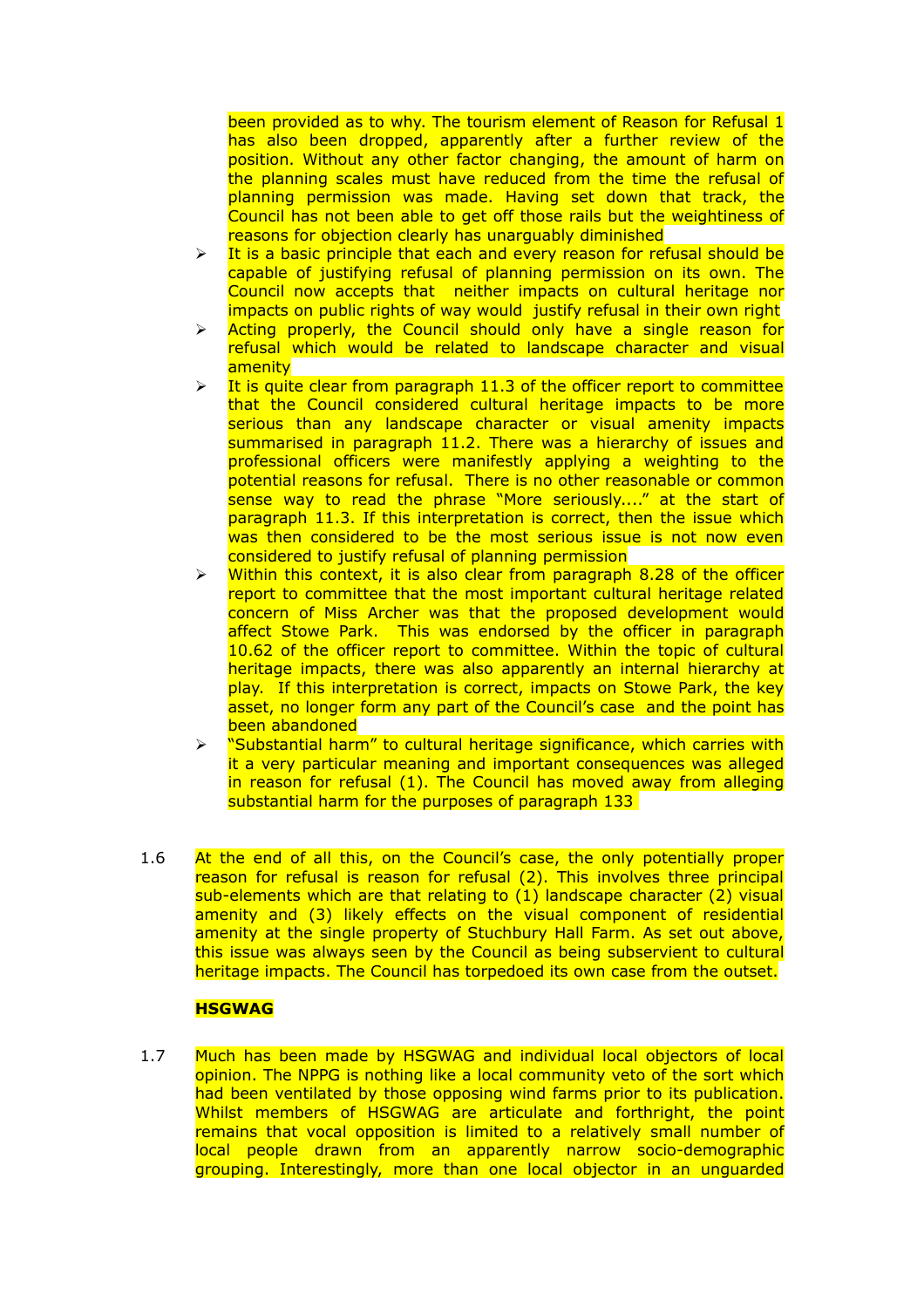moment indicated that diminution in house prices was a main concern of local residents a point which Mr. Muston was keen to distance himself from; it may well be the 'elephant in the room'. Of course local residents identify the local landscape as unique and as valued by them. The Appellant does not doubt the sincerity with which they expressed that view. Just like everywhere else, the local countryside is valued highly at a local level as it has been in the past and as it will be in the future. There is nothing unusual or unique in this situation.

- 1.8 However, the realistic position is that modern commercial wind turbines are large structures that always bring with them significant change in the open countryside, and it is unrealistic to expect otherwise. To argue that such impacts are unacceptable is to say that onshore wind should not, as a matter of principle, play any significant role in renewable energy provision – and that runs counter to express Government policy, reiterated again in the recent Ministerial Statements and in the NPPG.
- 1.9 Unlike the Council, there is no implicit or explicit requirement for third party objectors to take account of all relevant factors and come to a balanced decision on the basis of national and development plan policies. This is not to criticise their role in the inquiry system, but rather to acknowledge the limits of that role. The reasons for objection raised by such third party objectors, where they are of substance, must of course be given due weight in the decision making process. This has always been done by Inspectors and the Secretary of State and the NPPG says nothing new in this regard. But such objections have to be subjected to the rigours of careful and robust evidential testing, and their planning merit assessed. There was very considerable repetition in the various presentations.

### **Community Engagement**

- 1.10 A consistent theme in submissions from HSGWAG and local residents has been criticism of the Appellant's approach to community engagement. The Onshore Wind Call for Evidence which was the document launched when the two Ministerial Statements were published on  $6<sup>th</sup>$  June 2013 is illuminating in this regard. Benchmarking and Monitoring Good Engagement Practices provides a Case Example of good practice in Engagement Methods. As discussed in cross-examination, the Statement of Community Consultation details the degree of effort in relation to community engagement made by Broadview here at Spring Farm Ridge and there is a very high degree of fit. When confronted with this, Mr. Muston backed down on his criticism to agree that the community engagement here was to a "reasonably high standard".
- 1.11 Rather, he changed his position to suggest that the community engagement process was not effective because it did not result in giving the local community what it wanted. Mr. Muston accepts that there is no objection in principle to development of a commercial wind farm on the appeal site but he cannot say what type of scheme would be acceptable. However, the views of individual members of HSGWAG and other local residents who have appeared at this inquiry are entrenched; they do not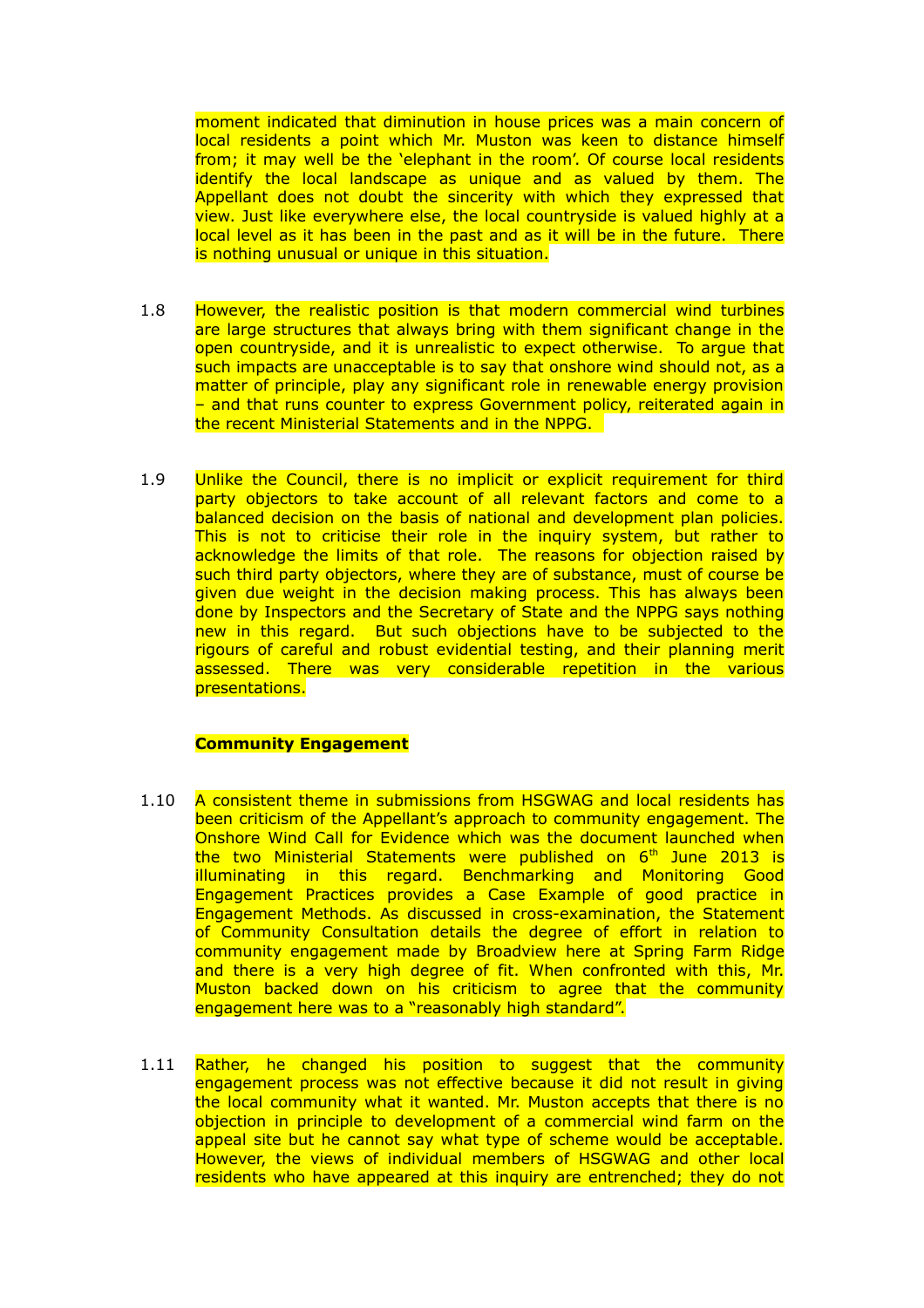want to see any commercial wind farm of any type of description on this site. This gulf cannot ever be bridged by community engagement. The reality is that as a result of the effective consultation exercise, the scheme was amended from 6 turbines to 5 turbines. The position of the five turbines were further moved in response to ecology and Public Rights of Way amenity concerns. The process of community engagement has secured improved outcomes in the language used by Mr. Honey in paragraph 28 of his Closing Submissions.

1.12 As the NPPF makes clear, there is a responsibility on every community to accommodate renewable energy schemes. It was very interesting that local objectors are very clear that they don't want a wind farm but are singularly unable to think of ways in which this community could meaningfully contribute to renewable energy aims and objectives.

1.13 In his recent Ministerial Statement of  $6<sup>th</sup>$  June 2013, Secretary of State Davey reaffirmed that:

"appropriately sited onshore wind, as one of the most cost effective and proven renewable energy technologies, has an important part to play in a responsible and balanced UK energy policy".

The Spring Farm Ridge wind farm is appropriately sited and can and should play its part in our low carbon future.

# **2. Planning policy framework**

- 2.1 For the purposes of section 38(6) of the Planning and Compulsory Purchase Act 2004, the adopted development plan comprises:
	- South Northamptonshire Local Plan 1997 (saved policies)
- 2.2 The most relevant policies identified by the Council are policies G3, EV2, EV11, EV12, EV28 and EV29. Also relevant are G2, EV1, EV21 and EV31

### **Primacy of the development plan**

2.3 Given what happened in the High Court, the Appellant is quite clear that the decision maker should (1) identify each and every relevant development plan policy and (2) assess whether or not the proposed development would accord with it or fail to be in accord with it before moving on to a consideration of "other material considerations".

### **Treatment of development plan policies**

- 2.4 Of the "other material considerations", the NPPF is the most important and it provides advice on how development plan policies should be treated. It is only policy and can only ever be subordinate to the primary legislation but it is important policy nonetheless.
- 2.5 Paragraph 14 of the NPPF is the most important part of the document with respect to decision taking. Because the South Northamptonshire Local Plan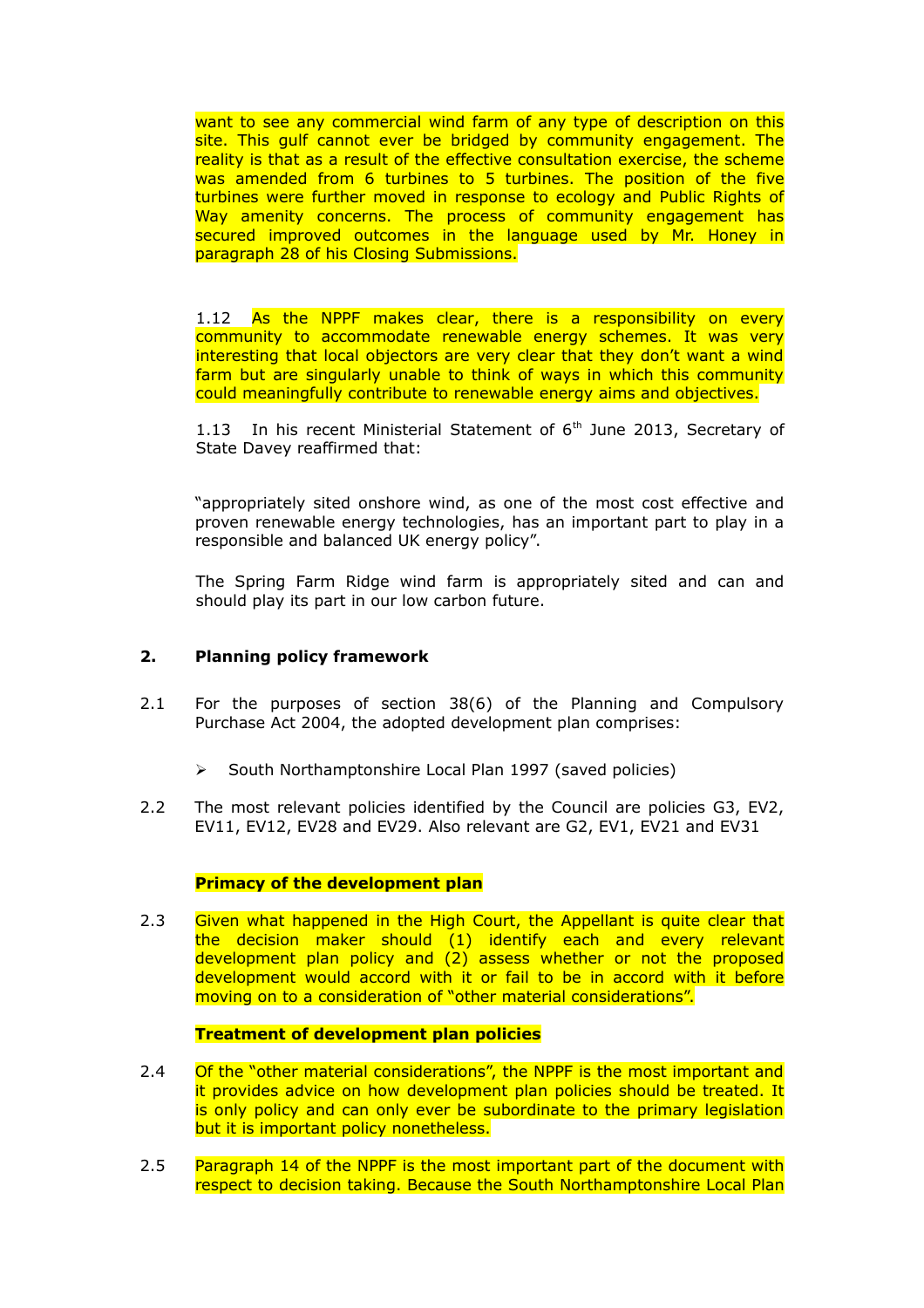dates back to 1997 it is silent in relation to renewable energy policy. Mr. Callis seemed to have difficulty in accepting this concept, opting for a halfway house position of "partly silent" which is not one of the options described in paragraph 14 itself. The Appellant submits that the fact of silence on renewable energy leads inexorably to the second limb of the second part of Paragraph 14. It is precisely the situation for which it was written.

2.6 In the Treading Wind Farm decision, when faced with the 1993 Fenland Local Plan (FLP), Inspector Jackson concluded that the plan did not envisage and was silent on renewable energy development, certainly not of the scale proposed (paragraph 16 DL). In these circumstances, the Inspector concluded that:

"The FLP is silent and out of date on renewable energy. In these circumstances, in accordance with paragraph 14 of the NPPF, permission should be granted unless any adverse impacts would significantly and demonstrably outweigh the benefits"

The fact that the Inspector recorded that it was a point not in dispute is because the point was obvious; Mr. Honey suggests in paragraph 8 of his Closing Submissions that the point is in dispute here and that is a clear distinguishing feature. It isn't. He may want to argue the point but it manifestly wrong. Notwithstanding the fact that Policies E1, E3 and E8 of the Fenland Local Plan were in play, the Inspector did not see the need to assess compliance of the proposed development against them at all. The Secretary of State specifically agreed with the Inspector in paragraph 9 of his decision letter and applied the presumption as set out in the first bullet point in the second part of Paragraph 14 of the NPPF.

- 2.7 The position with the South Northamptonshire Local Plan is exactly the same as in Fenland District; the Local Plan is silent on renewable energy development. Acting entirely consistently, the Secretary of State would doubtless adopt the same approach in this case. However, the Appellant is of the view that the NPPF should not operate so as to prevent the decision maker from considering compliance of the proposed development with each and every residual policy in the adopted development plan pursuant to section 38(6). This is urged on the Inspector and Secretary of State as the legally correct course of action. Thereafter, the weight to be attached to compliance or breach of residual policies is then a matter for the decision maker in accordance with the test of consistency in paragraph 215 of the NPPF and in fulfilment of the presumption in favour of sustainable development in paragraph 14. In addition, it is interesting that in the officer report to committee, the Council itself went on to say that the policies of the South Northamptonshire Local Plan were out of date.
- 2.8 The Appellant is clear on the correct position. The proposed development would not be in accordance with aspects of Local Plan Policies G3, EV2 and EV11 but largely as a result of the fact that such policies have not been framed to deal at all with renewable energy developments in general and commercial wind energy schemes in particular. Criteria J of Policy G3 requires there to be no harm to the character, appearance or setting of a Conservation Area. Policy G3 does not strike a balance by allowing a development to proceed where no harm to the important considerations in the list of criteria is caused which is the assertion of Mr. Muston. This is not what the wording of the policy says. The same goes for Policy EV11. Mr. Muston further agrees that the fact of compliance or otherwise with Policy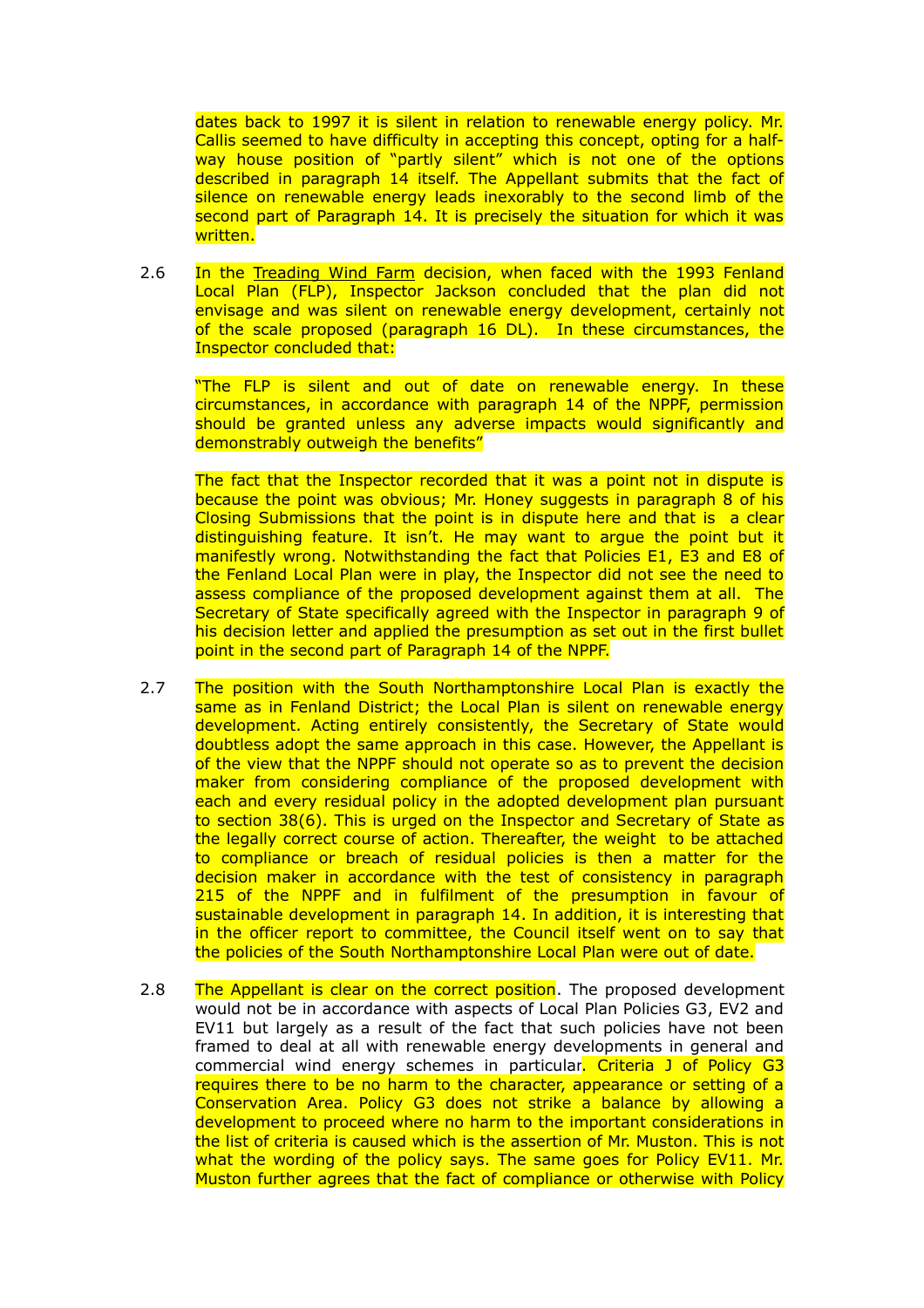EV2 should carry little weight. Policy G2 is not referred to in the Reasons for Refusal but Mr. Callis relies on in his written evidence and does not qualify his reference to it. In his view, Policy G2 "severely restrains development in the open countryside". In paragraph 9 of his Closing Submissions, Mr. Honey has misread paragraph 10.1 of the Appellant's Statement of Case which does not say that the Appellant agrees that local plan policies are consistent with the NPPF; what it means is that the proposed development would comply with those policies of the Local Plan which are themselves consistent with the NPPF.

- 2.9 Against this backdrop, Mr Callis attempts to maintain that the residual policies in the Local Plan represent a "positive strategy towards promoting energy from renewable sources" and Mr. Muston suggests that taken as a whole the picture is of a "permissive plan, which allows development to take place except where harm caused by doing so would be unacceptable". This is simply not the interpretational reality.
- 2.10 Attempts by Mr. Callis to argue for "partial silence" and to argue for a "flexible" application of a suite of local plan policies which were clearly not designed to address a commercial wind farm are unnecessary. The Council appears to argue this because it is nervous about the likelihood of losing the case again if it accepts that paragraph 14 is fully engaged.

# **3. Other material considerations**

### **Emerging Policy**

- 3.1 The Council has been involved in preparation of the West Northamptonshire Joint Core Strategy. Policy S11 deals with renewable energy. For the reasons set out in cross-examination of both Mr. Muston and Mr. Callis, the Appellant submits that the wording is inconsistent with the NPPF. As EN-3 makes plain, each and every commercial wind farm will inevitably result in significant landscape and visual effects over a number of kilometres. These will be adverse in character. As the wording is currently proposed, the Appellant submits that no commercial wind turbine could ever comply with Policy S11. Whilst the wording refers to an impact rather than an effect, an impact is simply the thing which gives rise to an effect and there is nothing in this distinction. It is also inconsistent with the NPPF for a second reason, namely because of the way in which it seeks general minimisation of harm not limited to the application site itself as it is in paragraph 2.7.49 of EN-3. It is not a facilitative policy which is required by paragraph 97 of the NPPF.
- 3.2 The Appellant submits that Policy S11 should and is likely to be changed by an Inspector pursuant to section 20(5) of the Planning and Compulsory Purchase Act 2004. Substantially less weight can be placed on inevitable breach of this emerging policy as it is currently drafted than might be the case had the draft wording been correct. Even Mr. Muston and Mr. Callis were forced to accept that the wording of the policy would have been better and clearer had the word "unacceptable" been used. As it stands, Policy S11 captures any significant adverse effects and does not include any yardstick of seriousness. Adoption of the Core Strategy is being significantly delayed due to the housing need assessment work which the Inspector requires to be undertaken and may well not take place until late 2014 or even 2015.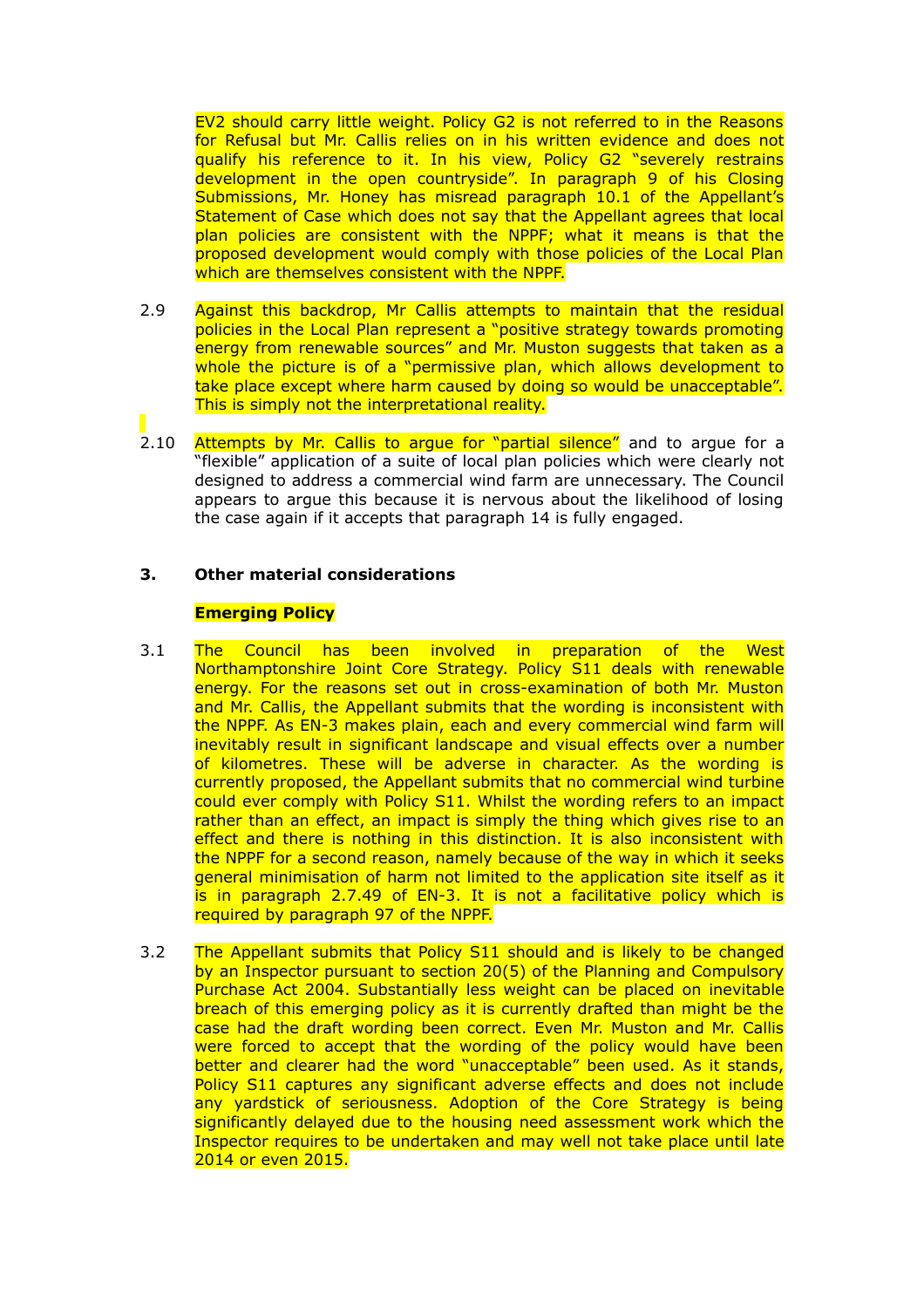3.3 In his written evidence, Mr. Muston indicated that it would be more appropriate to give greater weight to the locally calibrated policies of the draft Core Strategy than the more general policies in the NPPF intended to apply over the whole country. This point is carried forward by Mr. Honey in paragraph 11 of his Closing Submissions. In cross-examination, Mr. Muston amended this view to agree that both the NPPF and the emerging Core Strategy were the two most important "other material considerations". Even this changed position cannot be right; the NPPF in combination with EN-1 and EN-3 provide the decision maker with all the assessment tools required to make a decision on the proposed development. They must do because some adopted development plans, as is the case here, are silent in terms of renewable energy policy and national policy is all that there is to fill the vacuum. The NPPF is clearly the most important "other material consideration" in this case.

# **National Planning Policy Framework**

- 3.4 The NPPF makes clear its support for renewable energy proposals in particularly trenchant terms. Encouraging the deployment of renewable energy is explicitly included within the Core Principles at paragraph 17; paragraph 93 urges that the planning system plays "a key role" in supporting the delivery of renewable energy; delivery of renewable energy is "central to the economic, social and environmental dimensions of sustainable development". This paragraph 'operationalises' the concept of sustainable development in the case of a renewable energy development such as this wind farm.
- 3.5 At paragraph 96, the NPPF states the responsibility on "all communities to contribute to" renewable and low carbon energy (something that the County Councillor did not want to hear). Need for renewable generation projects does not have to be demonstrated by the appellant (paragraph 98) and all applications should be granted permission provided only that the impacts are (or can be made) acceptable.
- 3.6 The NPPF makes an explicit direction that, in the determination of planning applications for wind energy development, the decision maker should follow the approach set out in the relevant National Policy Statements – which, of course, contain the Government statements on the magnitude and urgency of need, which is presumably why this Appellant does not have to deal with this issue. All of these factors and policy statements within the NPPF need to be given significant weight in the determination of these applications.
- 3.7 A key submission at the close of this inquiry is that in order to meet vital policy objectives, the threshold of acceptable change has to be set at the right level; it has to be set at a level which provides adequate protection for the local environment and communities but which allows us to 'get on with it'. In summary:
	- $\triangleright$  In accordance with paragraph 98 of the NPPF, this appeal should be allowed if the impacts of the proposed development are (or can be made) "acceptable". This does not mean that the scheme has to display perfection; it means "satisfactory" or "generally agreeable"
	- $\triangleright$  The policy imperative can be translated to mean "as many schemes as possible and as fast as possible, providing that in each case the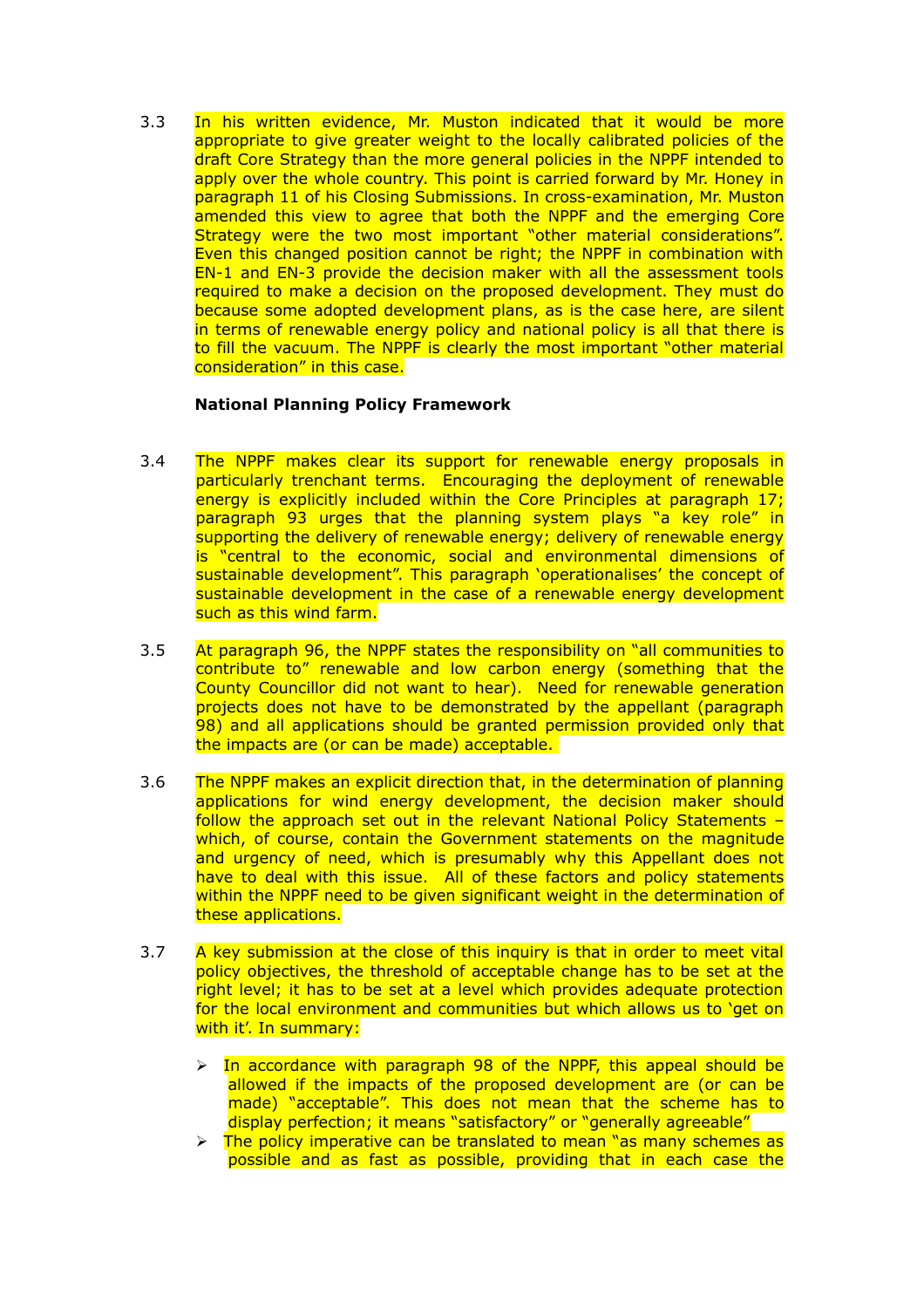impacts of a given scheme are acceptable". This language and sentiment comes directly from EN-1

- > "acceptable" can be interpreted to mean that planning permission should follow unless interests of acknowledged importance would be "unacceptably harmed" and such harm would "significantly and demonstrably outweigh" benefits
- $\triangleright$  Unacceptable harm is clearly not the same thing as a "significant effect" identified for the purposes of the Environmental Impact Assessment Regulations 1999. It must indicate something of much greater overall gravity and this was expressly agreed by the Council
- The only way to give expression to the overwhelming policy drive is to interpret paragraphs 14 and 98 of the NPPF in such a way as to set the threshold of acceptable change on the various interests of acknowledged importance at a level which allows sufficient schemes to go through in sufficient places.
- 3.8 Footnote 9 in Paragraph 14 of the NPPF suggests that the presumption in favour of sustainable development would not apply when a policy of restriction is engaged including cases involving impacts on designated heritage assets. The Appellant submits that once the requirements of the policies of restriction have been satisfied, whether that be paragraph 133 or paragraph 134, the presumption in favour of sustainable development in paragraph 14 would be re-engaged. In the Treading Wind Farm case which involved harm to designated heritage assets, this is how both the Inspector and Secretary of State appear to have approached the issue.
- 3.9 Mr. Honey on behalf of HSGWAG sought to argue that it was only certain of the cultural heritage policies in the NPPF that are policies of restriction for the purposes of footnote 9, namely paragraphs 132 and 133. For the reasons given by Mr. Bell, paragraph 134 is just as much a policy relating to designated heritage assets and is a policy of restriction as is paragraph 132 and 133. Paragraph 133 provides the same sort of balancing provision as paragraph 134 except to say that because the harm is substantial, the wider environmental benefits have to be commensurately greater. This is a proposition without foundation and argued only in an attempt to hold back the operational force of the presumption in this case. However, it is only a point which would apply if "substantial harm" was found to a designated heritage asset which in this case, on HSGWAG's case could only be Sulgrave Conservation Area. If less than substantial harm, the effect of the caveat falls away. Nor does Footnote 9 apply to policies dealing with undesignated heritage assets which would be Policy 135, a point recognised by Mr. Honey in paragraph 4 of his Closing Submissions..

### **Ministerial Statements and the Planning Guidance**

3.10 Much has been made by the Council and HSGWAG of the Ministerial Statement from DCLG dated  $6<sup>th</sup>$  June 2013 and the NPPG. It is very important to actually read the product rather than just focus on the advert or worse still the hype and rhetoric. Mr. Callis and Mr. Muston have talked themselves into reading words and motives into the NPPG which simply aren't there

3.11 The Ministerial Statement by Ed Davey also made on  $6<sup>th</sup>$  June 2013 makes clear that on-shore wind remains central to renewable energy policy as the most mature, least cost option. Both Ministerial Statements were published together with the Government Response to the Onshore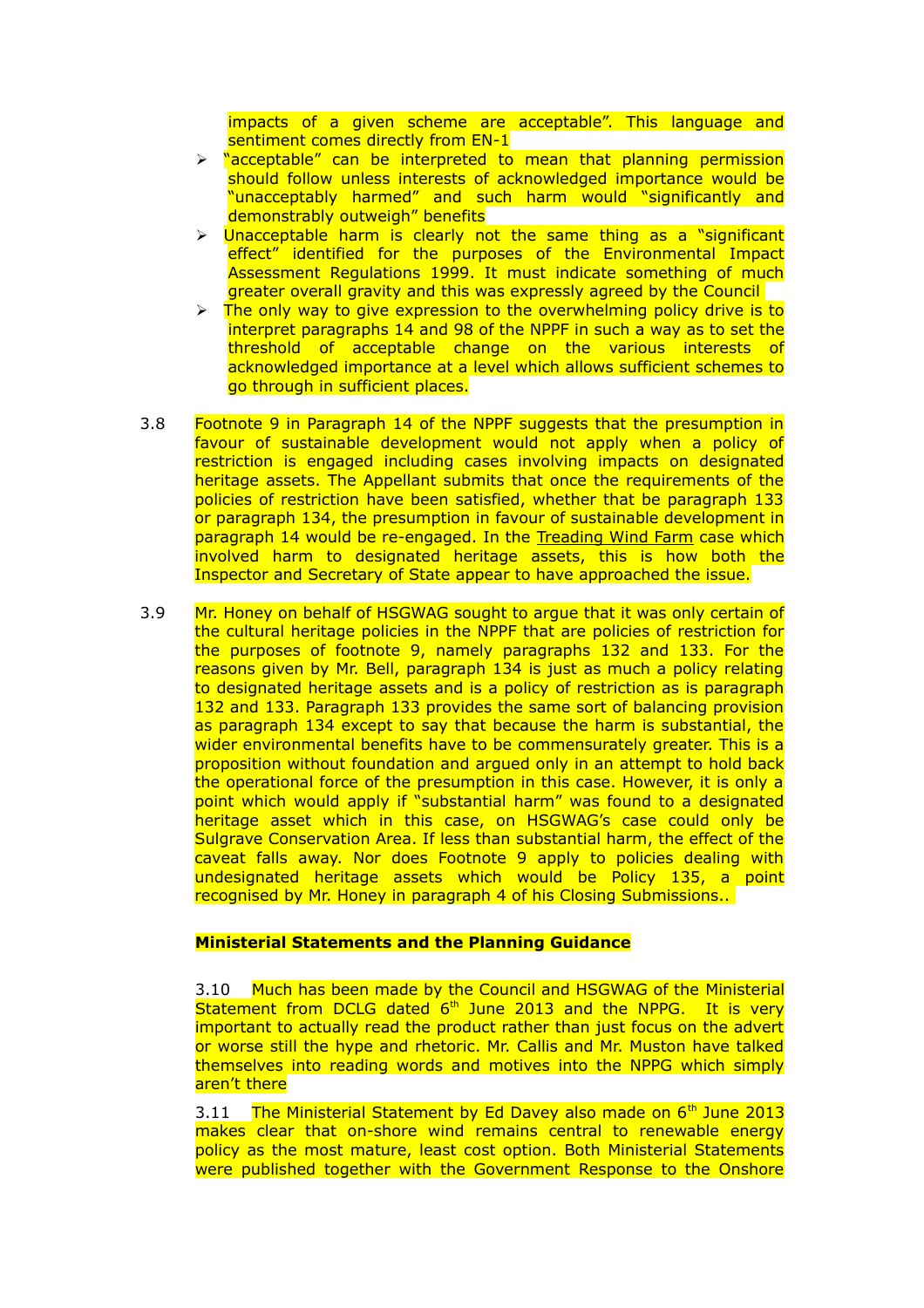Wind Call for Evidence. The table on page 31 of this document makes plain that the updated and streamlined advice in the NPPG was being prepared according to the Taylor Review. It is also the case that it was a useful place to gather together legal principles from the various High Court cases, all of which were known and being acted on anyway but usefully be translated in to policy.

3.12 Taken together and properly understood, the Ministerial Statements did not constitute a change in Government planning policy in relation to onshore wind development and deployment. Nor did the Ministerial Statements direct the decision maker to actually do anything. They gave notice of and looked forward to the policy guidance itself which was being prepared. Reading paragraphs 25 to 26 of Mr. Honey's Closing Submissions, he is making direct criticism of previous judgements made by the Planning Inspectorate. It has never been wind farm developers which have struck the overall planning balance in previous cases. It has always been the decision maker. The real point being made is a rather unfortunate suggestion that Planning Inspectors cannot be relied upon to accord due weight to local considerations.

3.13 When the NPPG actually arrived, the four bullet points identified within the Ministerial Statements as being matters that need to be carefully considered were carried forward with the addition of two more (1) the need case (2) cumulative matters (3) topography (4) heritage assets (5) national designations and (6) amenity. However, all these points were already addressed in national planning policy and guidance and well known decided case law and they gain no greater weight from being repeated. The Appellant agrees that each and every issue raised demands careful attention.

3.14 The important point is that the NPPG does not seek to recalibrate the threshold of acceptable change and does not say that any greater weight should be afforded to local concerns. Mr Callis was left unable to point to any reference in the text of the NPPG which suggested that such a recalibration of harm, explicit or implicit had taken place. His suggestion that the NPPG represents a "levelling of the playing field" and that it represents "a general reigning in of the direction of travel in which the policy had been evolving" does not bear scrutiny. That is what he wishes to read in to the wording rather than what is actually there. In this appeal:

- $\triangleright$  Whilst the need case does not automatically override environmental protection and the concerns of the community, it is an important material consideration in this case which should be afforded significant weight in the planning balance. This was established in the Sea Land and Power case in the High Court; and
- $\triangleright$  The Appellant has taken full account in its supporting information for the application of cumulative matters and local topographic considerations as part of the LVIA
- $\triangleright$  The Appellant has properly assessed the potential effects on heritage assets in line with national planning policy and guidance, taking account of the East Northamptonshire and Nuon v Bedford Borough Council cases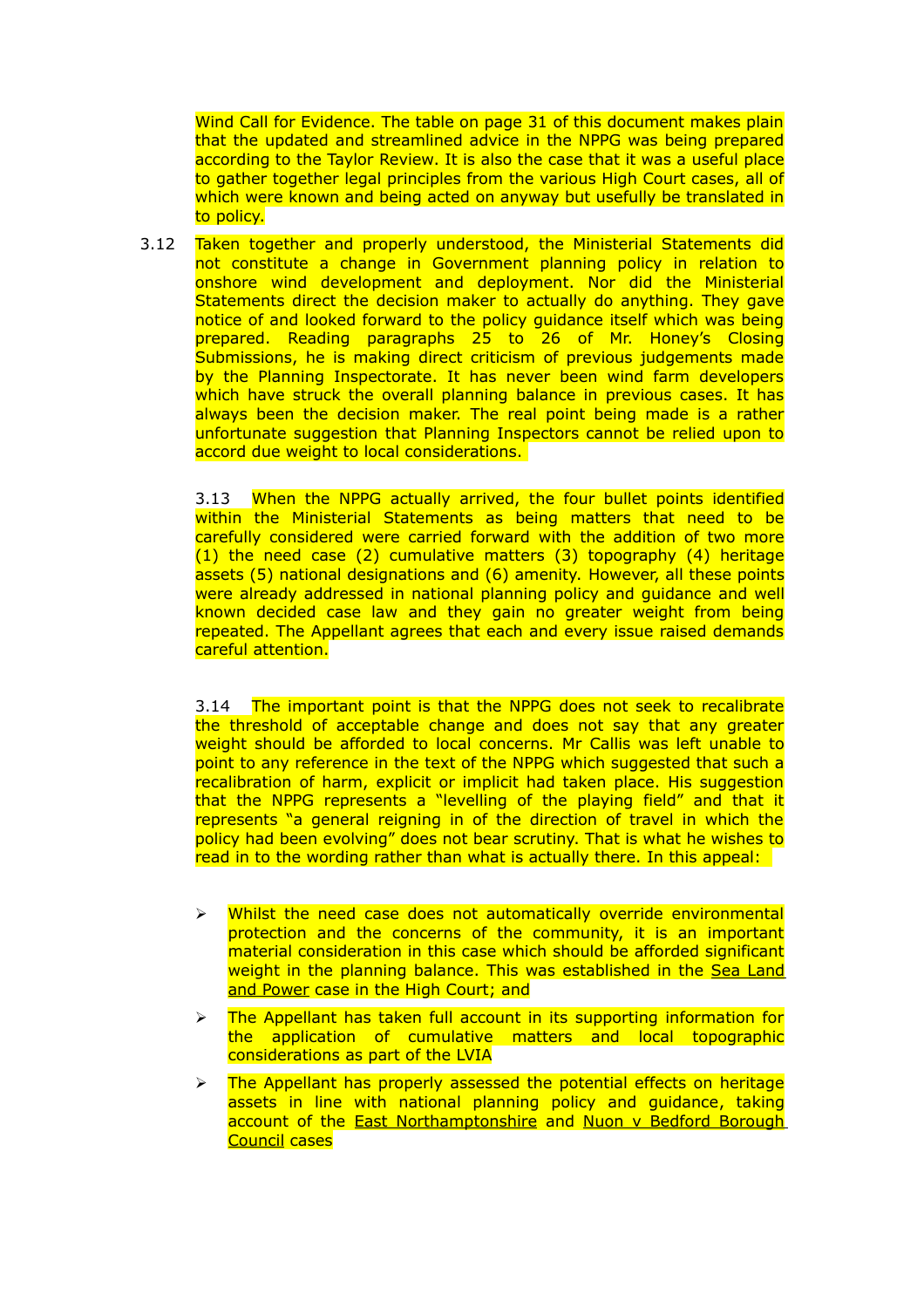$\triangleright$  Residential amenity has been assessed in line with the bench mark case of Burnthouse Farm, decided by Secretary of State Pickles himself

3.15 In summary, the considerations set out in the Ministerial Statements were those that would already be applied under the NPPF and in environmental impact assessment procedures and were considerations properly addressed by the Appellant in its evidence. Whilst helpful and welcome, the NPPG does not require the Appellant or decision maker to do anything more or different. Criticism made by Mr. Ranatunga in paragraph 8 of his Closing Submissions that the Appellant's consultants have merely paid lip service to the NPPG rather than act on it, cannot be right on any reading. Even if Mr. Ranatunga is right, his interpretation can only go to the relative weight to be attached to harm; it cannot go to how individual specialist assessments are carried out. Further, Mr. Ranatunga purports to criticise the Appellant for seeking to undertake a quasi legal review of the Treading Wind Farm decision in which he acted. The point is that the Appellant has very real concerns about the approach taken in that case on a number of points and in making a decision here at Spring Farm Ridge it is necessary to point out what are very real problems in law. Dealing with a point raised in paragraph 12 of his Closing Submissions, the WMS clearly did not accurately capture all of the Ministerial intentions. For example, the developer at Treading Wind Farm was never afforded the opportunity to submit representations on such differences which, for example, include paragraph 38 of the NPPF dealing with the materiality of energy output. Far from being frightened of Treading Wind Farm the Appellant submits that it cuts against the Council and HSGWAG in all sorts of way on interpretation of NPPF, interpretation of development policy and totally undermines Mr. Callis on his approach to energy policy.

# **Energy policy context**

- 3.15 Energy policy is clear. When the following documents are read together:
	- Climate Change: The UK Programme
	- EU Climate Change and Energy Package
	- $\triangleright$  Planning for a Sustainable Future
	- $\triangleright$  The Renewable Energy Strategy
	- $\triangleright$  The Planning Act 2008
	- $\triangleright$  The Energy Act 2008
	- > The Climate Change Act 2008
	- UK Low Carbon Transition Plan
	- > National Policy Statement on Energy Infrastructure
	- ▶ National Policy Statement on Renewable Energy
	- $\triangleright$  The Renewable Energy Action Plan
	- > The Annual Energy Statement of July 2010
	- Ministerial Statement of 18 October 2010
	- $\triangleright$  Renewable Energy Review of May 2011
	- $\triangleright$  Presumption in Favour of Sustainable Development of 16 June 2011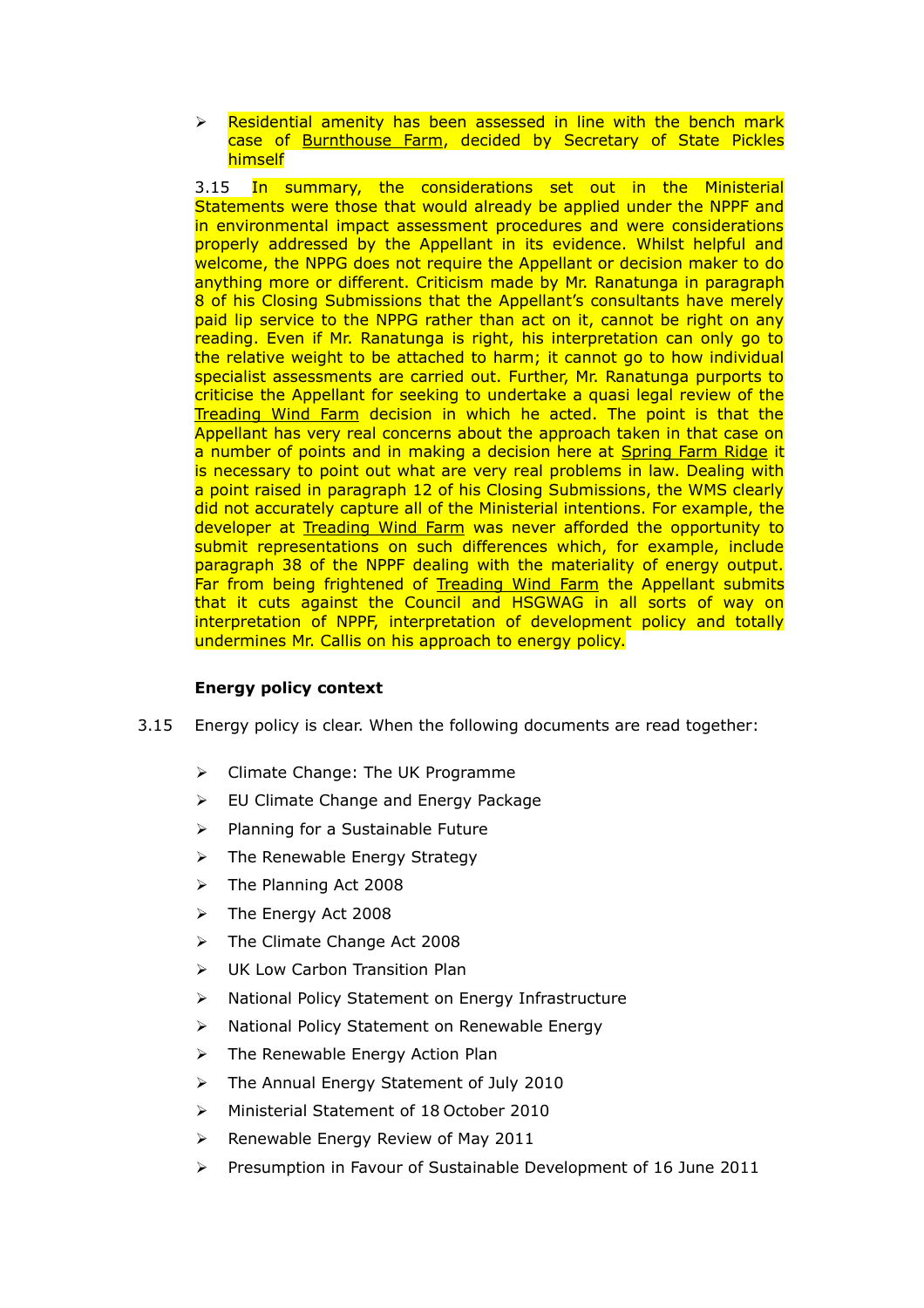- White Paper on Energy Market Reform of July 2011
- $\triangleright$  Renewable Energy Roadmap of July 2011
- **Delivering our Low Carbon Future of December 2011**
- Energy Bill of 2012
- Annual Energy Statement of November 2012
- Renewable Energy Roadmap Addendum of December 2012

there is no reasonable room for dispute regarding (1) the seriousness of climate change and its potential effects (2) the seriousness of the need to cut carbon dioxide emissions or (3) the seriousness of the Coalition Government's intentions regarding deployment of renewable energy generation.

- 3.16 There has been a thread running through the Council's evidence that the appropriateness of direct application of EN-1 and EN-3 to schemes below 50 MW needs to be considered (for instance Callis Proof of Evidence paragraphs 4.72 4.78 but picked up nervously by Ms Ahern). Mr. Callis then seemed keen to "follow the approach" rather than the detail of the content and to downplay the role of the NPS in this inquiry by stating their reference is only via footnote 17. The Council clearly misses the point about the Government seeking to make references to the national policy in the NPPF brief and the fact the topic is the only footnote in the NPPF crossreferencing a National Policy Statement. When considering the impacts of the proposed development, the policy guidance is directly applicable and the distinction between schemes over or under 50 MW is irrelevant.
- 3.17 The Roadmap Update, written at the end of 2012 and after considerable 'chatter' about the future role to be played by on-shore wind, confirms that the Roadmap produced illustrative 'central ranges' for deployment but did not represent technology specific targets nor the level of national ambition. The 13GW on shore wind is not any form of cap or limit. EN-1 specifically states that it is not the intention of the Government to impose a target or cap for any given technology type.
- 3.18 It is erroneous to suggest as Mr. Callis does that somehow the weight attaching to the need case for onshore wind has drastically reduced and consequently that it is necessary that a scheme should do less harm than in circumstances when need was more urgent. There are now no regional renewable energy targets but need at the national level has not lessened one bit. NPS EN-1 makes it crystal clear that the need for renewable energy remains urgent and unabated, a point which was confirmed only two weeks ago by the Secretary of State at Treading Wind Farm when he expressly endorsed what Inspector Jackson had to say in paragraph 69 of his report. Nor is it correct to suggest that because the NPPF does not repeat the specific language of PPS 22 in terms of significant weight to benefits that this represents a policy shift; the NPPF specifically crossrefers to EN-1 and EN-3 and when taken together with the NPPG and other policy documents, it is clear that the wider environmental benefits are very important factors indeed. This submission was specifically addressed and rejected by the Inspector in the Chelverston decision. The Appellant would also specifically refer the decision maker to the comments of Inspector Pinner in the recent decision at Gayton-Le-Marsh on exactly these issues.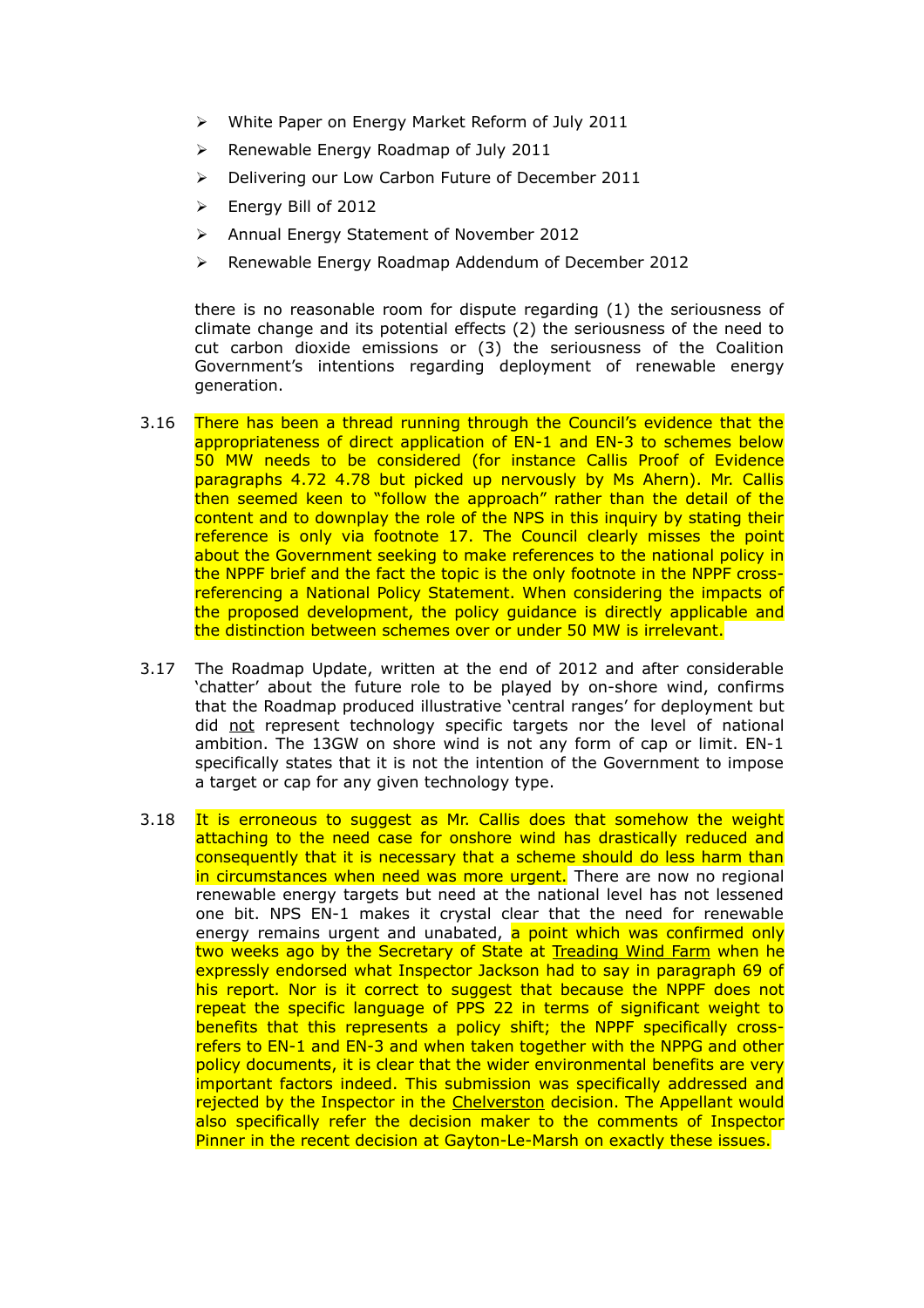- 3.19 Neither the Council nor HSGWAG are taking a performance related case against the proposed development; in other words, there is nothing relating to available wind speed, commercial viability, predicted output, carbon payback or emissions savings which specifically weigh against the scheme in the planning balance. Any recalculations of the likely benefits of the scheme are on the basis of revised assumptions which would be common to all commercial scale wind farms. For instance, it isn't that this wind farm proposal has suddenly become a certain percentage less beneficial; adjusted calculative assumptions would apply to all schemes across the United Kingdom. In terms of paragraph 38 of the NPPG, the capacity factor for both candidate turbines at Spring Farm Ridge would be ahead of the 5 year average of 26.1% as set out in the recently published DECC Dukes Report.
- 3.20 The Appellant specifically draws attention to the Renewable Energy Roadmap and the Renewable Energy Roadmap Update. Paragraph 2.20 in the original Roadmap notes that the pipeline for new plant across the United Kingdom is healthy but paragraph 2.21 adopts a more cautionary tone because, as it says, we cannot be certain that all the projects in the pipeline will be consented or commissioned or that they will progress quickly enough to contribute when needed. This is repeated in the Update. This is precisely why EN-1 states that there is an urgent need for new large scale renewable energy projects to come forward to ensure that we meet the 2020 target and wider decarbonisation ambitions.

# 3.21 In summary

- $\geq$  Paragraph 1.1 of the Roadmap set out that the Coalition Government has made clear its commitment to increase the amount of renewable energy deployed in the United Kingdom to make the nation more energy secure, to protect customers from fluctuations in the price of fossil fuels, to help drive investment in new jobs and businesses in the renewable energy sector as well as keeping us on track to meet our carbon reduction objectives for the coming decades. Paragraph 1.3 of the Update makes clear that renewable will have a 'pivotal' role to play
- $\geq$  Paragraph 1.2 notes that the goal is to ensure that 15% of all our energy demand is met from renewable sources by 2020 in the most cost effective way, with ambition equally strong across all areas of the UK
- $\ge$  Paragraph 1.3 looks beyond 2020 and cites advice from the CCC that there is scope for the penetration of renewable energy to reach 30-45% of all energy consumed in the UK by 2030
- 3.22 Reflecting all this, paragraphs 93, 97 and 98 of the NPPF say that planning plays a key role in helping shape places to secure radical reductions in greenhouse gas emissions, minimising vulnerability, providing resilience to the impacts of climate change and supporting the delivery of renewable energy.
- 3.23 Against that background, the national pipeline to 2020 in terms of renewable technologies overall and onshore wind specifically may be healthy but that health depends to a large extent on proposals already 'on the table', that is, in the planning system, like this one at Spring Farm Ridge coming to fruition, on time. Onshore wind is the most cost effective way of generating renewable energy now and because it is a mature technology that can be deployed quickly, it will play an important part in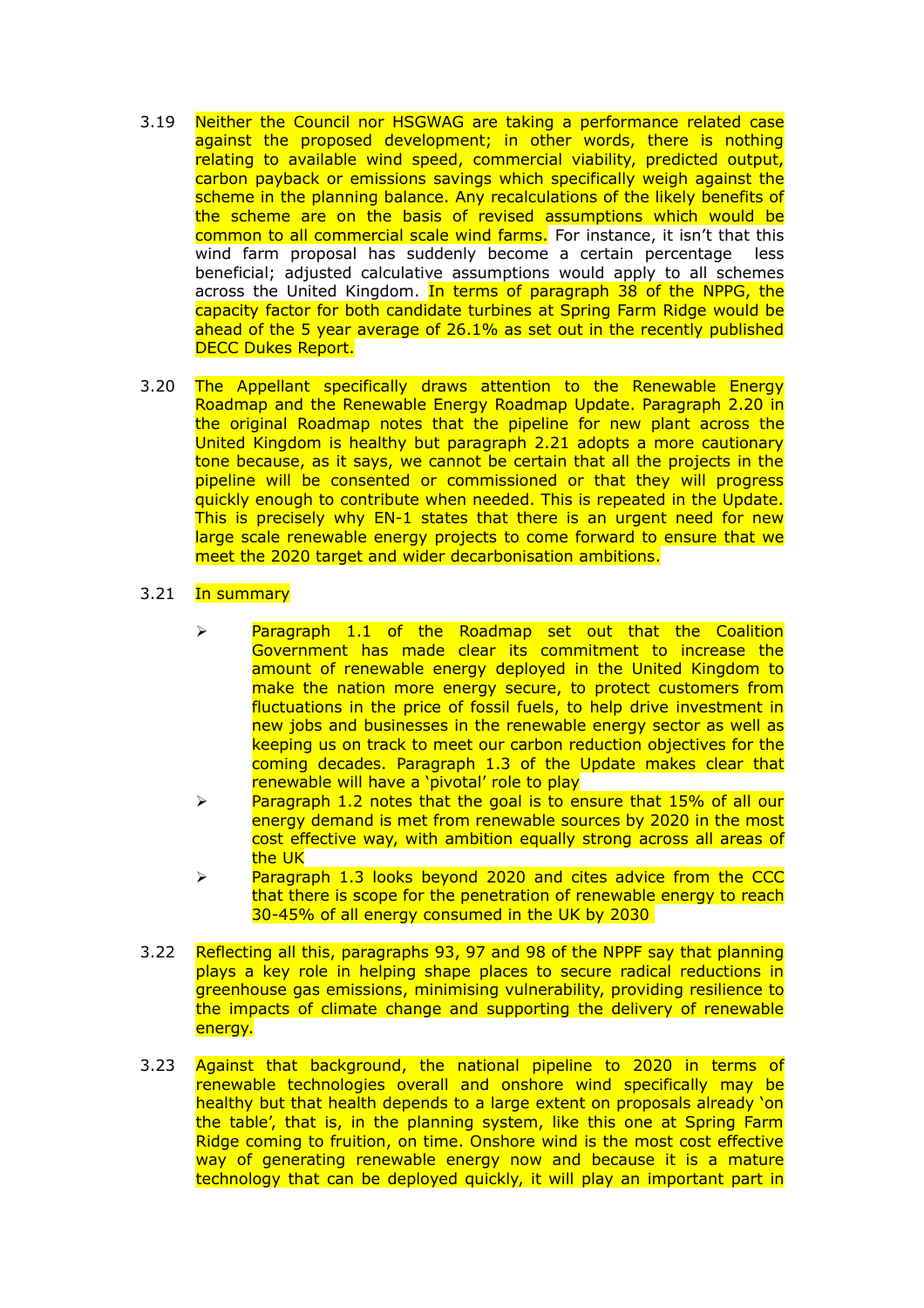making up the shortfall in progress from other technologies. There are no technical impediments to rapid deployment.

# **Supplementary Planning Documents**

3.24 The Council has adopted two Supplementary Planning Documents. In so far as they contain requirements relating to alternative sites and the need to compare a scheme with others sources of renewable energy generation, they are inconsistent with the NPPF. Neither the Council nor HSGWAG has made any case that they count against the proposed development. Through Mr. Stevenson, the Appellant demonstrates that the appeal site lies in an unconstrained area as defined by the Council; whilst this does not obviate the need for detailed assessment during the appeal process, the proposed development comes forward on exactly on the sort of site envisaged by the Council. This is corroborated by the conclusions of the Heat Mapping Study for the East Midlands, interestingly undertaken by LUC which is designed to represent theoretical potential.

# **4. Principal issues**

# **(1)Cultural Heritage**

# **Confusion in the Council case**

4.1 Confusion reigned regarding what the Council was saying about cultural heritage impacts; in paragraph 4.11 of the Statement of Case, following the downgrading of the degree of harm to less than "substantial harm" the Council arqued for something denoted as "additional harm" which should carry considerable weight in the planning balance. Whilst this is not a category of harm identified in the NPPF, it would now appear to be harm which is less than substantial harm which is to be weighed in the planning balance nonetheless.

4.2 The first reason for refusal refers to potential harm to a number of heritage assets, "in particular Scheduled Ancient Monuments at Sulgrave and Helmdon, Listed Buildings (all grades) and Registered Parks and Gardens at Stowe, Sulgrave, Helmdon, Canons Ashby, Greatworth, Marston Hill and Stuchbury (undesignated asset), as well as a "number of Conservation Areas, particularly at Sulgrave". It also refers to tourism but as set out above, this element has been dropped.

4.3 The Council's Statement of Case listed the designated assets to be focused on by the Council at paragraph 4.8. This list does not include Culworth Conservation Area which was in issue at the previous inquiry. Mr. Brown has had to deal with this in his rebuttal proof. Mr. Ranatunga indicated that he did not want to take the case in relation to Culworth Conservation Area any further; of course, the Appellant would wish to decision maker to consider this designated asset if the view is taken that the statutory duty and policy tests in the NPPF are engaged. In addition,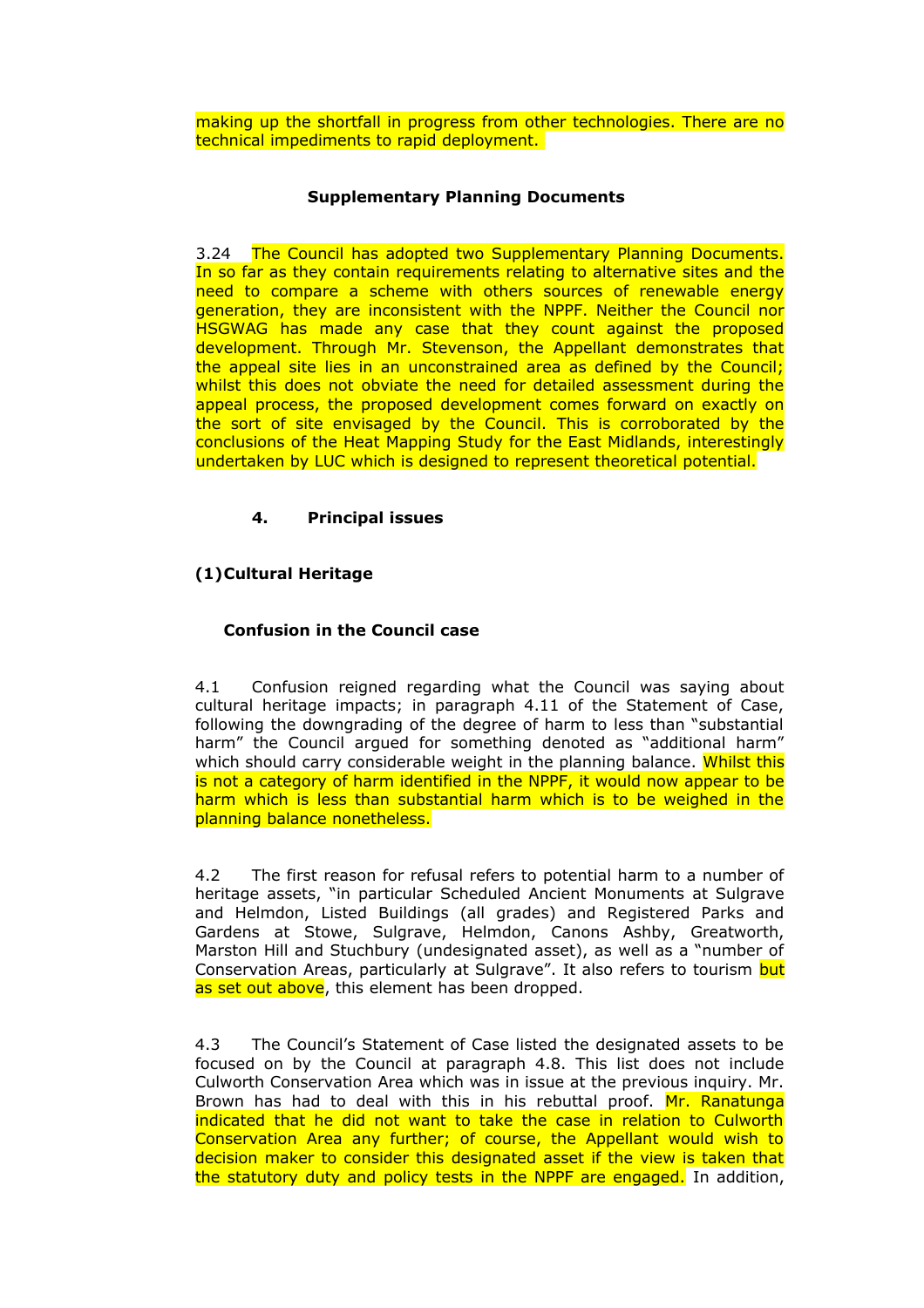Ms Archer tries to associate herself with concerns of third parties regarding the deserted medieval village at Stuchbury notwithstanding the fact that it is not mentioned in the Statement of Case.

# **Statutory and policy framework**

- $\triangleright$  With regard to section 66(1) of the Planning (Listed Buildings and Conservation Areas Act) 1990, notwithstanding misgivings about it expressed in the Bedford BC case, the Barnwell Manor litigation has made plain, the statutory duty is separate to the planning policy position. Laborious as it may be, each and every heritage asset within the study area has to be considered separately under both regimes
- $\triangleright$  Development plan policies form the starting point to decision making. All those relevant to cultural heritage are inconsistent with the NPPF because they lack any balancing provision and accordingly, breach of their strict wording should be accorded limited weight
- $\triangleright$  The NPPF supersedes most previous national policy in this area although considerable continuity is apparent. One of the core planning principles in paragraph 17 is the conservation of heritage assets in a manner appropriate to their significance so that they can be enjoyed for their contribution to the quality of life of this and future generations. Significance is something that is experienced through an understanding of the heritage asset and which should be expressed in terms of archaeological, architectural, artistic or historic interest
- $\triangleright$  Contrary to what was asserted by Miss Archer, this is an exhaustive list of the special interests which go towards significance, drawn from the definition in Annex 2 to the NPPF. Conservation Principles was originally intended as guidance to English Heritage officers, pre-dated PPS 5 and its approach was not followed in PPS 5 itself or the NPPF. The differences are material because as English Heritage sets out itself, the value based approach in Conservation Principles is more discretionary and less objective than the special interest based approach in the NPPF. The hierarchy of (1) primary legislation in the Listed Building and Conservation Area Act 1990 (2) national planning policy (3) Practice Guide and then below those three (4) English Heritage guidance (which includes Conservation Principles) is clear and set out in Figure 1 of the Guidance on Setting of Heritage Assets
- $\triangleright$  Significance is not the same thing as general visitor amenity; nor is it the same as a contemporary landscape and visual amenity assessment
- $\triangleright$  Any assessment of the significance of a heritage asset should include the contribution of its setting. Any assessment should recognise that elements of the setting may make a positive contribution to, better reveal, remain neutral or detract from the heritage significance of the asset. In other words it is not protection of the setting for the sake of setting; it is protection of what is required to understand the importance of the asset itself
- **Example 15 The NPPF, Practice Guide to PPS 5 and the EH Guidance on Setting do** not use terms like 'wider setting' or 'landscape setting'. These are simply working terms and should not be used in place of the policy definition in Annex 2 to the NPPF
- When an asset is likely to be affected, significance must be assessed in its entirety. This involves looking at setting 'in the round'. Particular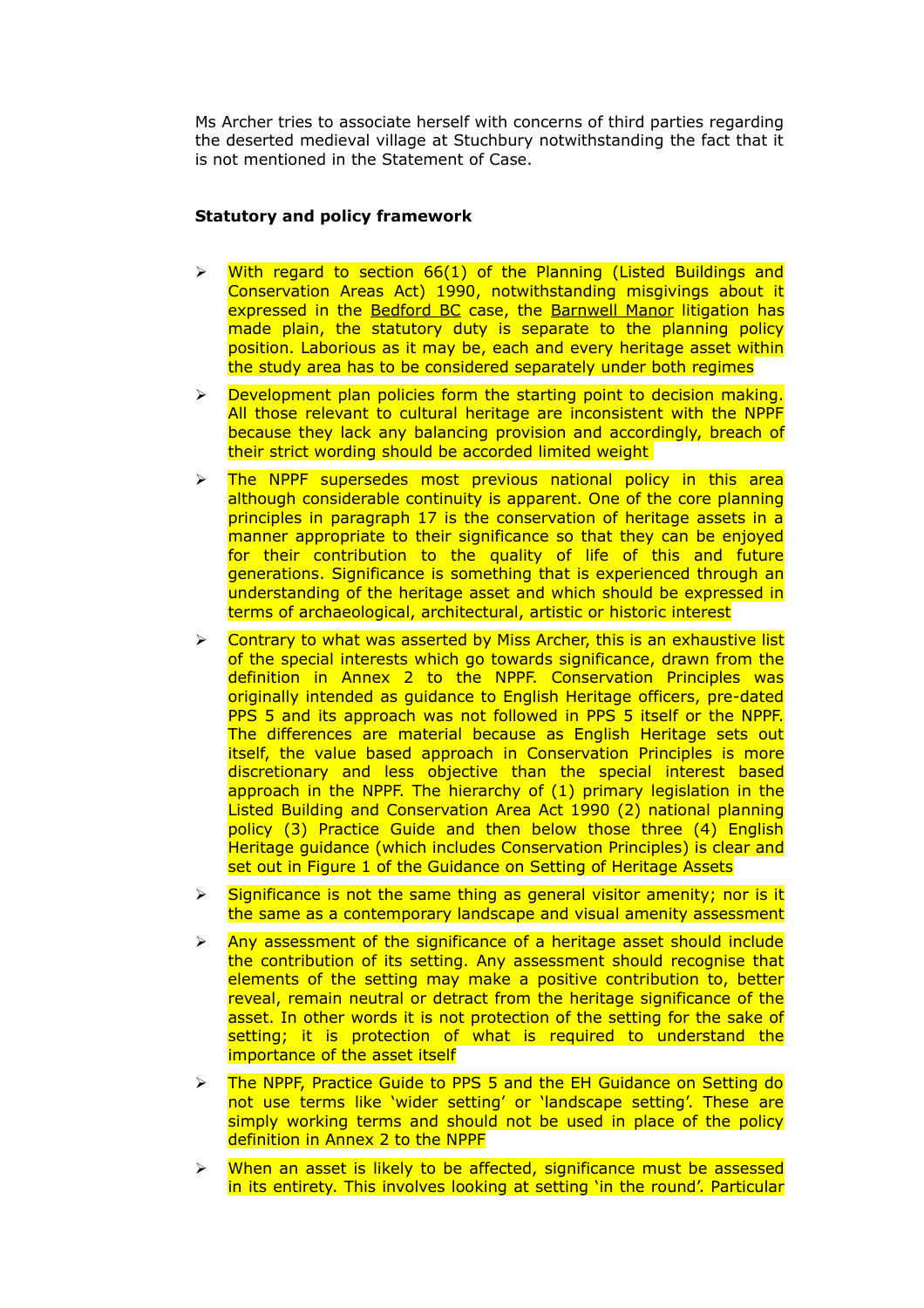views may be more important (because they were designed or because they convey more heritage relevant information) than others but an assessment must not be restricted merely to views in which a development may have an effect

- $\triangleright$  Paragraph 132 of the NPPF does not refer to Conservation Areas and it is therefore clear that substantial harm to a Conservation Area would not have to be "exceptional". In paragraph 55 of his Closing Submissions, Mr. Honey seeks to read things in to national policy which are not there; the new draft on-line cultural heritage quidance makes it clear that Conservation Areas were not left out of paragraph 132 by way of oversight
- $\triangleright$  Paragraphs 132, 133 and 134 of the NPPF deal with single heritage assets; they do not provide for combining impacts to arrive at some form of overall melded assessment. The same is also true of the methodology set out by English Heritage in 'the Setting of Heritage Assets'.

# **Reversibility**

 $\ge$  Paragraph 2.7.17 of NPS EN-3 directs that when undertaking an assessment of the likely impacts of wind turbines on both the landscape and cultural heritage assets, the decision maker should take reversibility into account. This echoes English Heritage's own guidance on Wind Energy and the Historic Environment which provides in the last bullet point on the Checklist that consideration should always be given to the reversibility of wind turbines. Reversibility can only serve to mitigate any harm arising and militate in favour of the grant of planning permission.

### **Level of agreement**

4.4 English Heritage does not object to the proposed development. Between Miss Archer and Mr. Brown there is very little disagreement indeed. Miss Archer finds a minor effect on Greatworth Conservation Area and Sulgrave Manor and Sulgrave Manor RHPG when Mr. Brown found a neutral effect. The differences are cigarette paper thin.

4.5 Ms Farmer agreed with Mr. Brown's assessment except in four cases; she concludes that substantial harm would be caused to (1) Sulgrave Conservation Area (2) Stuchbury Deserted Medieval Village and that "Significant but unacceptable harm" would be caused to (3) Church of St. Peter Greatworth and (4) Railway Viaduct, Helmdon.

### **Substantial harm**

4.6 The Council does not allege that the proposed development would result in substantial harm to any individual heritage asset or to any group of heritage assets. It would appear from Ms. Archer that this has always been her view and that she did not support the previous stance of the Council.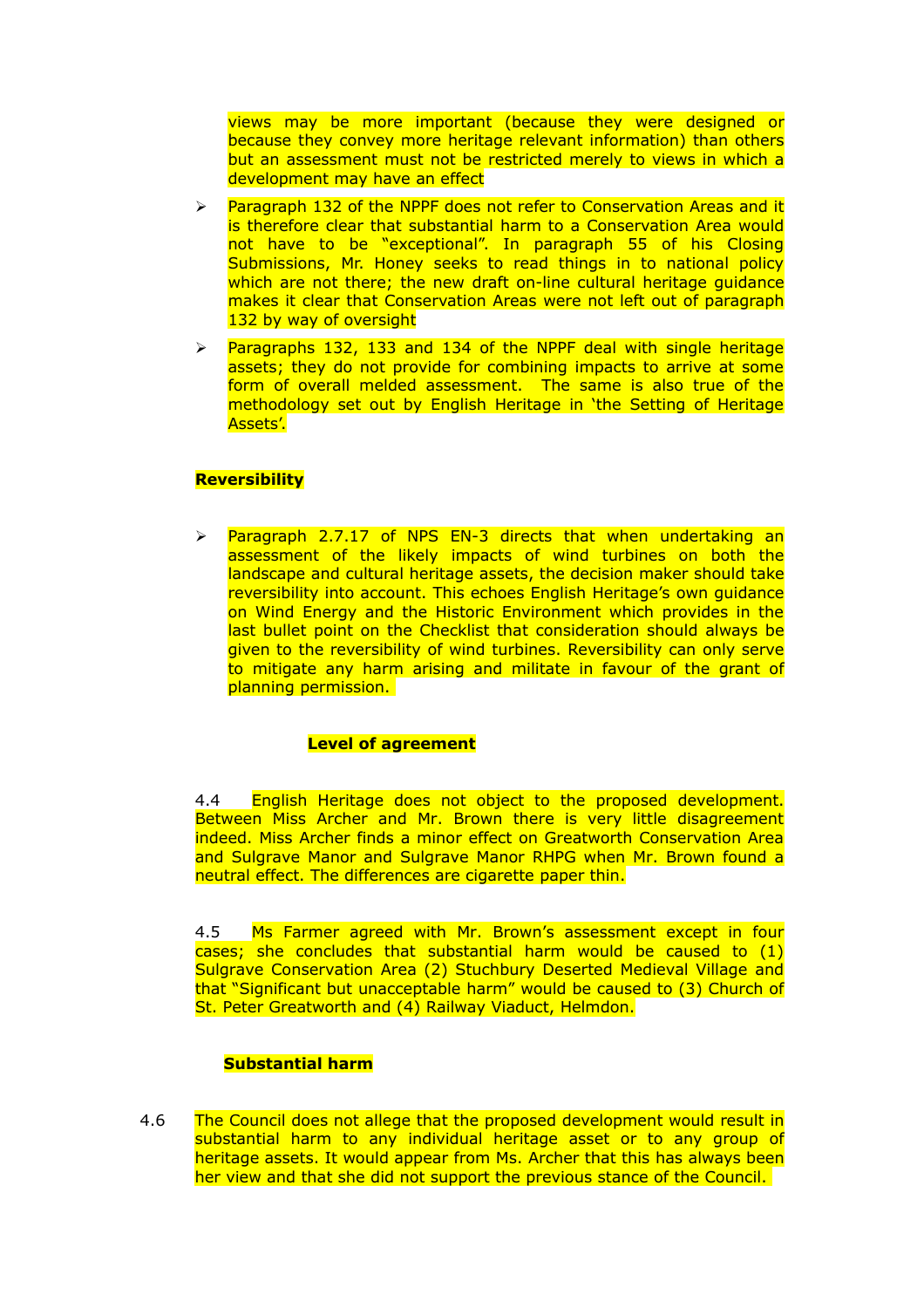- 4.7 Ms Farmer manifestly felt much more vulnerable and unsure of her ground when dealing with cultural heritage impacts than when dealing with the much more familiar territory of landscape character and visual amenity impacts. What also became clear was that she had found there to be substantial harm to Sulgrave Conservation Area and the undesignated Stuchbury Deserted Medieval Village only because she had set too low a threshold; she was then caught out by the High Court decision in Bedford Borough Council v (1) SSGLG and (2) Nuon UK Limited [2013] EWHC 4344 and rather than owning up and saying that she needed to reassess matters, she agreed the test and attempted to argue that it made no difference.
- 4.8 As Jay J concluded in the very recent decision of Bedford Borough Council v (1) SSGLG and (2) Nuon UK Limited [2013] EWHC 4344 that the Inspector was correct in saying that

"24.….for harm to be substantial, the impact on significance was required to be serious such that very much, if not all, of the significance was drained away.

25. Plainly in the context of physical harm, this would apply in the case of demolition or destruction, being a case of total loss. It would also apply to a case of serious damage to the structure of the building. In the context of non-physical or indirect harm, the yardstick was effectively the same. One was looking for an impact which would have such a serious impact on the significance of the asset that its significance was either vitiated altogether or very much reduced"

4.9 In his assessment, the full detail of which is not repeated here but adopted in these Closing Submissions, Mr Brown makes the following principal points:

### **Moderate**

- **Greatworth Hall**
	- Principal views from the house are to the south-east and away from the appeal site
	- $\triangleright$  Views towards the appeal site are from within the group of farm **buildings**
	- $\triangleright$  There is no evidence that Greatworth Hall was approached from the village; there is no road or footpath on the south side of the hall that leads to the building
	- $\triangleright$  Limited public views are available from the public footpath and bridleway to the south
	- $\triangleright$  Screening by buildings and trees would limit views from the northeast side of the house
- **Astwell Castle**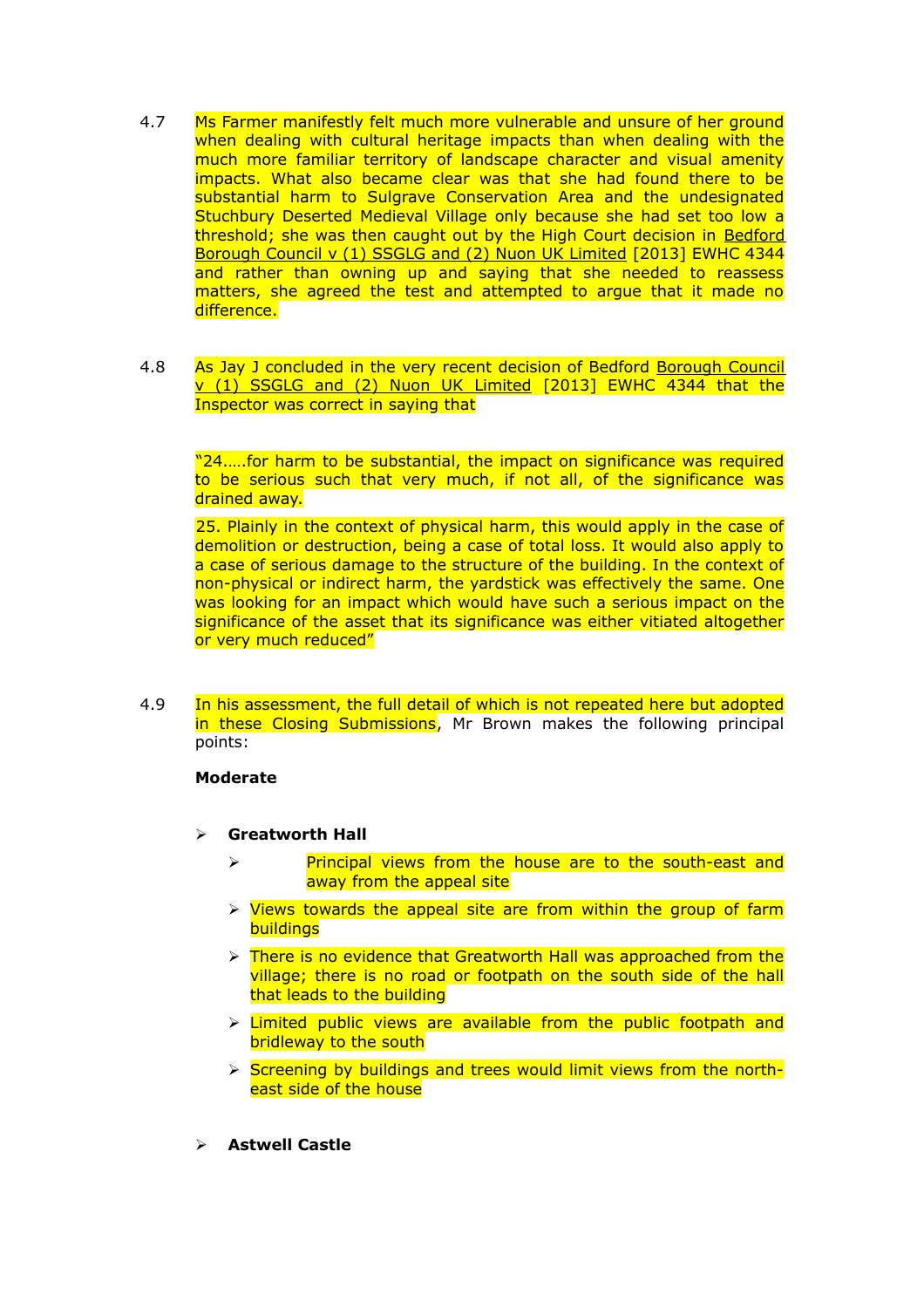- $\triangleright$  Principal views towards the buildings are from the east but these are difficult to obtain from the road which is without a footway
- $\triangleright$  The appeal site lies to the west and is physically and visually separate
- **Castle Hill, Sulgrave**
	- $\triangleright$  The turbines would be seen in views south from Castle Hill but at a considerable distance
	- $\triangleright$  Inter-turbine spacing is such that visual permeability through to the landscape beyond would remain
	- $\triangleright$  There would be no confusion between Castle Hill and the heritage significance of the site would still be understood to an acceptable degree
	- $\triangleright$  There are no views of the monument that would be disturbed by the turbines; they would only affect views out from what has been always been a panoramic viewpoint. It will remain just that, albeit with turbines as a new feature in the view. The turbines would not unacceptably affect the perception of the ringwork having a dominating position in the landscape; nor would they alter perceptions of tranquillity and timelessness of the wider countryside
	- $\triangleright$  There would be no adverse effect on the ridge and furrow which lies to the south on undulating ground

#### **Church of St. James, Sulgrave**

- $\triangleright$  Miss Archer had to accept that there were no views of Greatworth Church obtainable from St. James's Church
- $\triangleright$  There are no or very limited views of the Church that would be disturbed by the turbines. The heritage significance of the Church would clearly remain to be experienced and appreciated

#### **Sulgrave Conservation Area**

- $\triangleright$  Public views of the turbines from within the Conservation Area would only be possible from around Castle Hill and the parish church and from Helmdon Road
- $\triangleright$  The turbines would be seen beyond the village in views from the public footpaths that cross the higher ground to the north but in these views, the village would clearly be appreciated as a historic settlement identifiably different from the turbines
- $\triangleright$  There are no views towards the Conservation Area across the appeal site
- $\triangleright$  Ms Archer appeared to suggest that the ridge and furrow immediately south of Sulgrave extended to the appeal site, a distance of over 2 km. This is potentially misleading because there is no continuous stretch. Further, any ridge and furrow that may have previously existed on the appeal site could not be seen or appreciated from Sulgrave
- > As the Sulgrave Conservation Area Character Appraisal points out, the surrounding landscape has been heavily influenced over time; it is not evocative of the medieval with the effects of Parliamentary enclosure and much more modern development being evident. It was precisely because of these varying historical influences that Ms Archer thought the surrounding landscape was important; it is not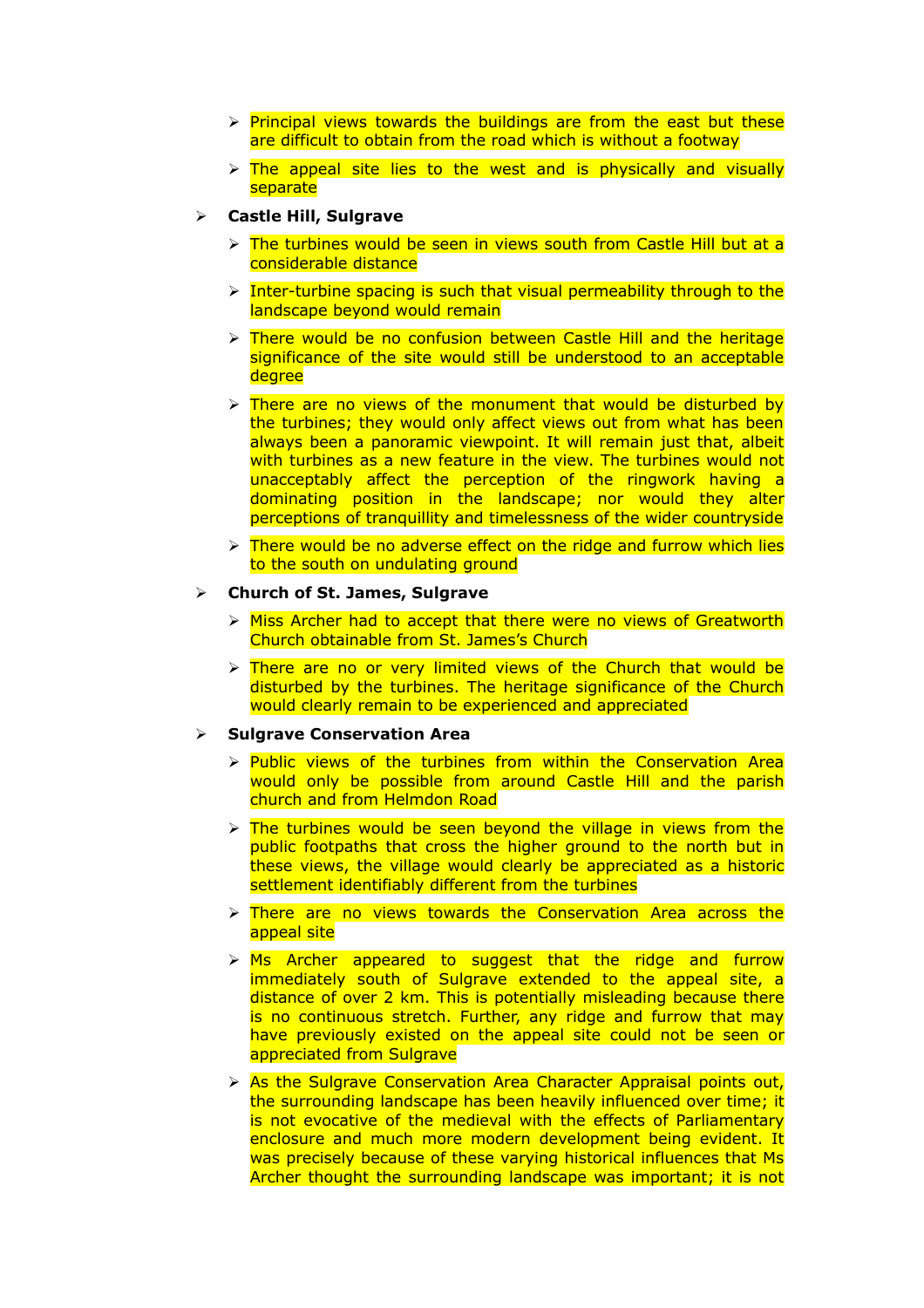undisturbed with an intact time-depth and the suggestion in paragraph 65 of Mr. Honey's Closing Submissions that Sulgrave has been "buffered against modern life" is misplaced

### **Minor**

# **Church of St. Peter, Greatworth**

- $\triangleright$  The progressive nature of the views through the churchyard means that from the village street that little is actually seen of the open countryside. As will be seen on the site visit, the effect of the Church building and the trees, the progressive nature of the view is not gradual. It is a series of steps. As the viewer passes the east end of the Church and past key trees, the views eastwards changes dramatically. The really open views are only possible from the east end of the churchyard once the building and the majority of the trees have been left behind
- $\triangleright$  It was suggested by Ms Archer that the turbines would compete with the Church tower in views of Greatworth from the south and west. A very limited geographical area was identified and in Mr. Brown's opinion, there are few, if any locations to the south and west of Greatworth in which the church tower is dominant and the turbines would be seen in such close proximity as to compete with it
- $\triangleright$  The walking quide for Greatworth identifies a number of panoramic viewpoint from which five Northamptonshire churches can be seen; these are all looking towards Greatworth from the North round to East when the wind farm would be behind the viewer. This is an interesting insight into what the local community sees as being important about Greatworth
- **Church of St. Mary Magdalene, Helmdon**
- **Stowe**

# **Neutral**

- Greatworth Conservation Area
- $\triangleright$  Sulgrave Manor
- ▶ Culworth Conservation Area
- $\triangleright$  Site of the village of Stuchbury
- $\triangleright$  Railway Viaduct, Helmdon
- $\triangleright$  Canons Ashby
- 4.10 In relation to Sulgrave Conservation Area, Ms Farmer concludes that the heritage significance of no individual asset within Sulgrave Conservation Area would be substantially harmed. However, when taken collectively, she asserts that substantial harm would be caused within the meaning of paragraph 134. The point has been made above that paragraph 134 refers to heritage asset in the singular and that it is not correct to lump heritage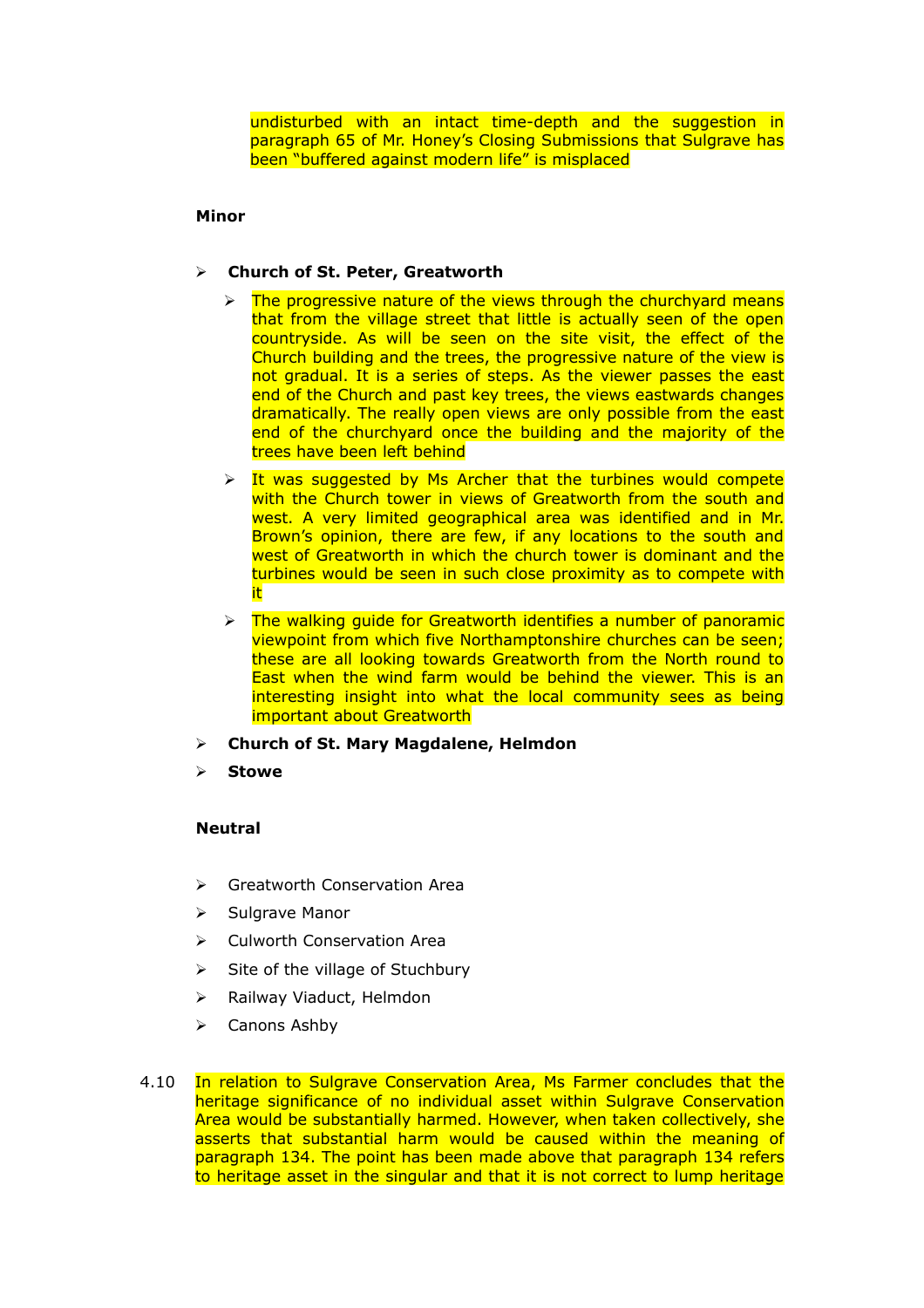assets together. For the detailed reasons set out above, Ms Farmer was setting the bar far too low and even then, she herself admitted that it had been a matter of fine judgement. None of the aspects of setting which currently exist would be lost; the turbines would be additive in nature and would be another element within the landscape. To suggest that Sulgrave Conservation Area is a designated heritage asset where such a large amount of the reservoir of significance is to be found in its setting and to go on to suggest that the wind farm would result in very much, if not all of that significance draining way is overblown.

- 4.11 In relation to Stuchbury DMV, Ms Farmer argued that it was clearly equivalent to a designated asset and as such should be dealt with under paragraph 139 of the NPPF. This is not accepted. Contrary to her assertion, study of the Historic Land Character Assessment demonstrates that DMV with and without fishponds are not rare in this part of Northamptonshire: Ms Farmer was keen to point out the lowish number of designated examples but did not give the figure for undesignated examples which are plentiful. English Heritage is undertaking further work and this may or may not lead to scheduling; the position is uncertain. It is also clear that Ms Farmer concentrated exclusively on views out from the DMV towards the appeal site; there is nothing in her assessment to suggest that she considered visual elements of setting contained in views towards the DMV as contributing to heritage significance. For her to be correct, Ms Farmer would have to allocate the great majority of heritage significance of the covered deserted village to its setting as opposed to its physical fabric and then conclude that visibility of the turbines in views out from the site in one direction would be so harmful that very much if not all of the heritage significance of the undesignated asset had drained away. This simply is not credible in terms of policy or a properly conducted assessment. Again, none of the aspects of the landscape which contribute to the significance of this heritage asset would be lost. To suggest that the turbines would all but remove the narrative of the landscape and the ability to understand and appreciate significance in relation to the settlement, farming and fish farming is again overblown.
- 4.12 In relation to Helmdon Viaduct, Ms Farmer did not seek to argue that it was equivalent to a designated asset and it should be assessed pursuant to paragraph 135 of the NPPF. The turbines would be located on the agricultural land to the west of the structure at a distance of about 800 m away. The turbines would be visually dominant in views to and from the heritage asset. However, the scale of the wind farm is relatively limited and the turbines would not surround the asset. The disused railway lines and the agricultural land would remain largely unaltered and the architectural and historic interest in the asset would not be affected.
- 4.13 Ms Farmer also specifically raised Priory Farmhouse, Helmdon and whilst she did not develop any case based on this asset, it should not be forgotten by the decision maker when applying all relevant statutory duties and policy tests. Mr. Brown included Priory Farmhouse within a group of listed properties that would sustain a moderate impact on significance.
- 4.14 The modest degree of harm identified in this case should be weighed against the wider benefits of the application and the public benefit of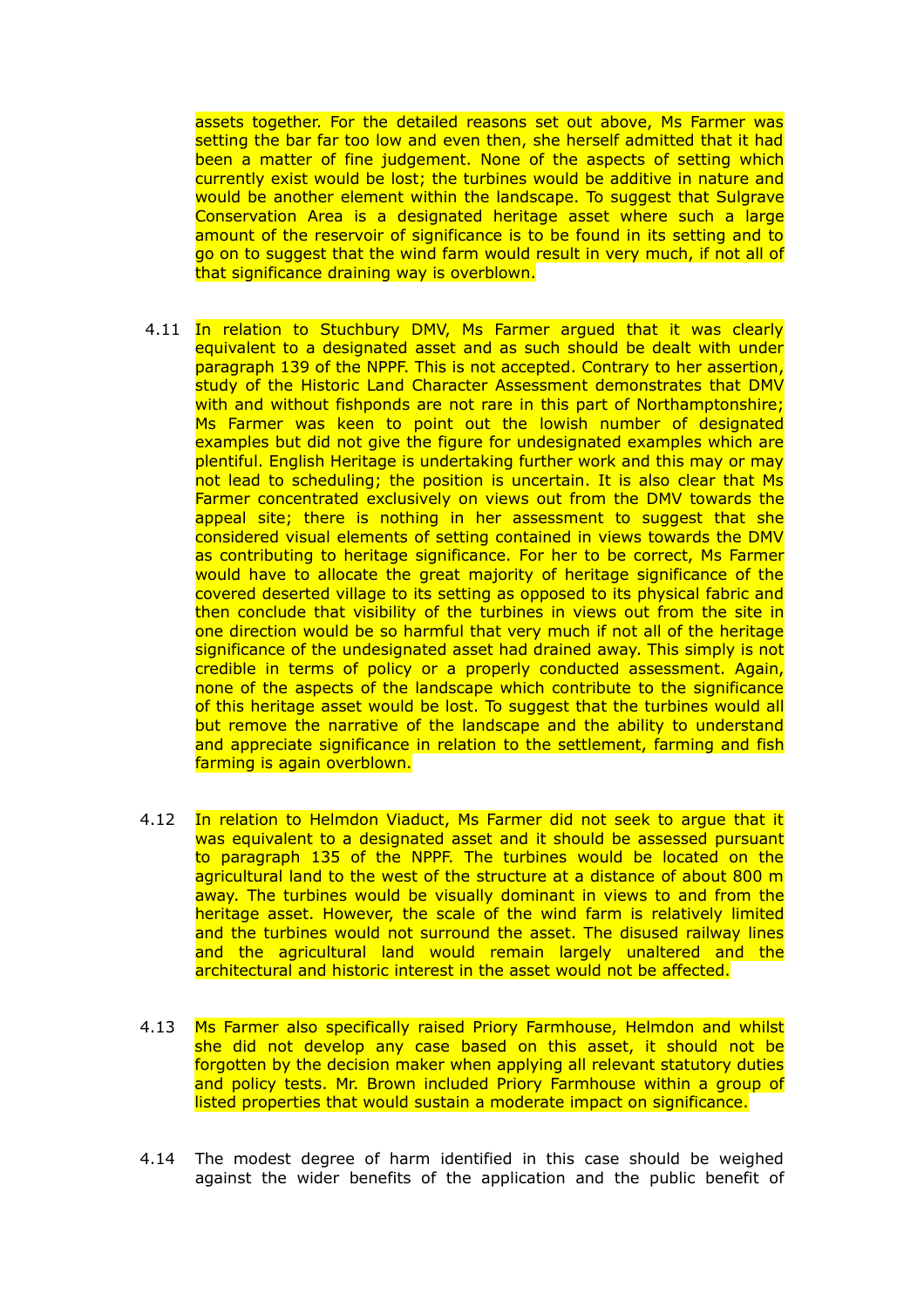mitigating the effects of climate change. No substantial harm would result. It is clear that the benefits of this scheme outweigh any harm within paragraph 134. It is not enough that (1) some people would prefer that the turbines were not there or (2) that interpretation of the heritage significance of the heritage assets would be easier if the wind farm was not built. This would be to ask the wrong question and set the bar too low. Wind energy projects can satisfactorily co-exist with the heritage environment in both policy and real life, providing that acceptable change is embraced.

# **(2) Landscape character and visual amenity**

- 4.15 The second reason for refusal refers to potential impacts on (1) landscape character (2) visual amenity and (3) the visual component of residential amenity. As set out above, this was previously seen by the Council as subservient to its cultural heritage case. Inevitable effects on landscape character and visual amenity of modern commercial wind turbines are understood and written into all policy documents. This is expressly acknowledged in paragraph 2.7.48 of EN-3. These turbines will be seen; but it cannot be the case that those who have established encouraging and enabling policies have done so without a clear awareness that in doing so as part and parcel of tackling climate change, this will give rise to significant landscape change and with it, visual change which will give rise to perceptions of visual and landscape harm for a proportion of the local and wider community. Were the term 'protect' to mean that all landscape must be protected against change or impact then no wind farm could ever come forward in the open countryside without offending against such a principle. This cannot be right.
- 4.16 It is also the case that landscape and visual effects are only one consideration to be taken into account in assessing planning applications. Effects may be deemed significant and even harmful but they do not have to be rendered harmless to be acceptable. Natural England has never objected to the proposed development on the basis of landscape impacts.

### **Landscape character**

- 4.17 In her own words, Ms Ahern described the area as having a subtle rural character. The appeal site is located in the western portion of the Undulating Claylands Landscape Type (6a Tove Catchment Area Landscape Character Areas), which extends to the north east from Brackley in South Northamptonshire. This was designated by the Landscape Character Assessment (2003), which assessed landscape character types (LCT) and LCAs. The immediate landscape consists of pasture land made up of medium sized fields with hedgerows and scattered trees
	- $\triangleright$  There would be no significant landscape character effect at the regional scale
	- $\triangleright$  At the local level, the Renewable Energy SPD highlights that the appeal site is an unconstrained area of landscape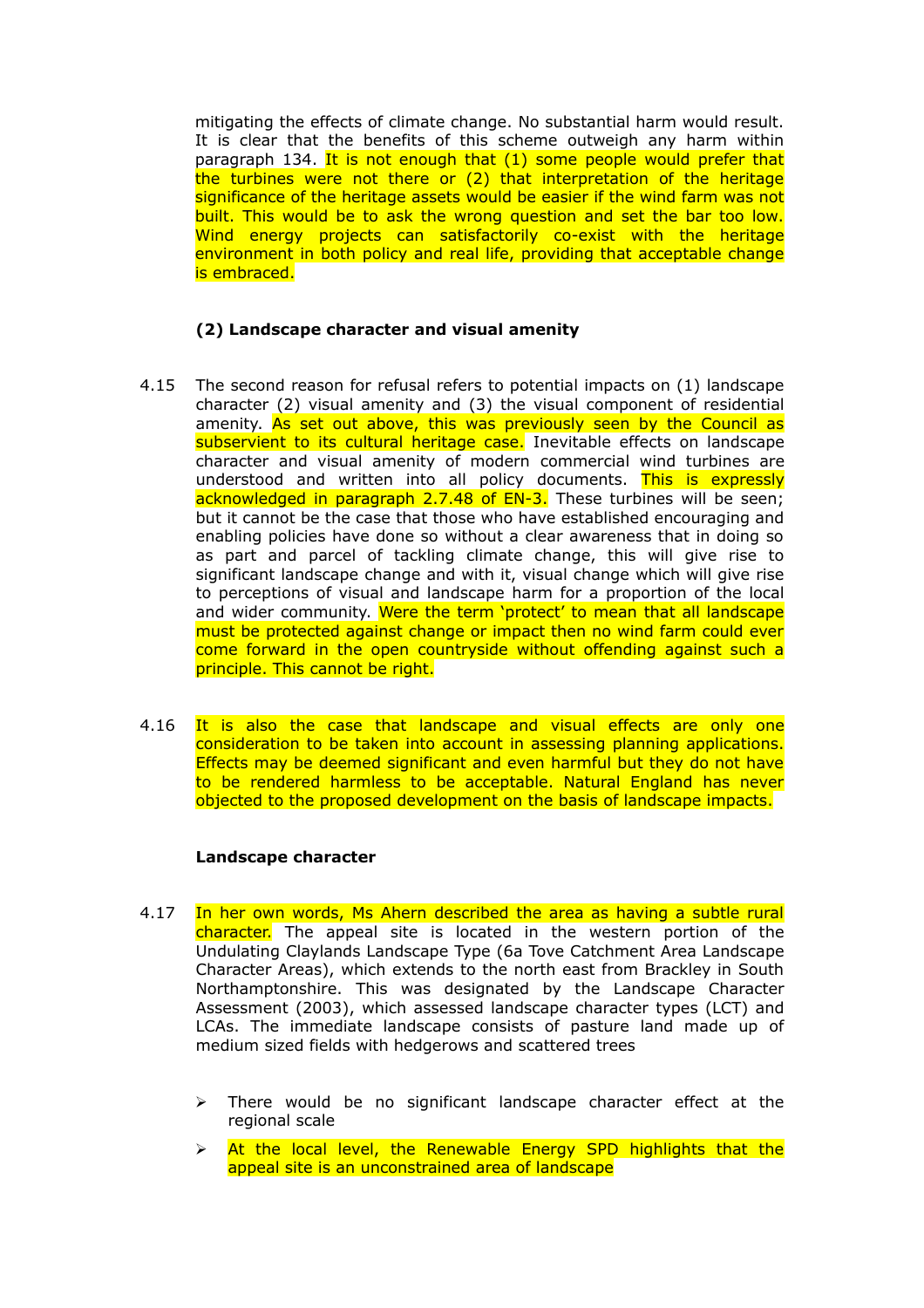- $\triangleright$  The local landscape is not 'natural' or 'wild' in the sense that it has remained untouched by the hand of mankind. It has been a working farming landscape throughout history and remains so today. Whilst elements of time-depth are clearly evident, it is not a particularly 'timeless' landscape in character
- Theoretical effects would be relatively limited in extent on the ground and would occur within a local landscape type which is not small scale or unique, far less rare. Identification of a "wind farm landscape" and "Theoretical Local Landscape with Wind Farm" is both helpful and a widely used analytical technique. Ms Ahern appeared to struggle with the concept whilst Ms Farmer was much more conversant with it and happy to employ it. Mr. Ranatunga attempts to soften the impact of struggling with the concept in paragraph 17 of his Closing Submissions
- $\triangleright$  It is not correct to suggest that Mr. Stevenson has employed a theoretical technique without reference to conditions on the ground; as set out in his evidence, he absolutely has undertaken "ground truthing" to provide his considered view
- The "wind farm landscape", that is, the area in which the wind turbine would be the dominant landscape characteristic would extend to about 800 m from the closest turbine and Ms Farmer suggested that at a geographical extent of 800-900, she agreed that Mr. Stevenson's view was "there or thereabouts"
- The geographical extent of the landscape sub-type is agreed between Mr. Stevenson and Ms Farmer to the South, East and West of the proposed development. The only substantive disagreement was over the extent of the landscape sub-type to the North. Mr. Stevenson's view is that the villages of Greatworth, Helmdon and Sulgrave are sufficiently strong and individual in character to contrast markedly with the surrounding landscape. Their character would be substantially unaffected when considered in the round. Considering the landscape to the North of Sulgrave, east of Helmdon and west of Greatworth, there is a palpable sense of separation from the wind farm. The same is experienced in the vicinity of Viewpoint 6. The montages for Viewpoint 8 and 9 demonstrate that although a significant visual effect may rise when viewing solely in the direction of the wind farm, it is clear that the location is not characterized by the turbines although viewers may consider that there is an effect on the amenity they may enjoy
- Local character effects would be local rather than widespread: long term as opposed to permanent; fully reversible and depending on persuasion, positively regarded by some, of no account for others and adverse for the remainder
- > The Undulating Claylands in the Tove Catchment Area bear the characteristics which render it less rather than more sensitive to wind farm development. Putting it the other way round, the attributes of the host landscape are more rather than less able to satisfactorily accommodate the proposed development
- $\triangleright$  The appeal site lies in a local landscape of Medium-Large Scale
- $\triangleright$  Ms Ahern suggested that the appeal site falls into two distinct local character areas; higher sensitivity in the Helmdon Valleys (A3) and medium high sensitivity to on the Greatworth Interfluves (B1). Whilst the appeal site lies on the gentle southern slope of the valley side, in terms of wider perceptions, it is read as an exposed open plateau.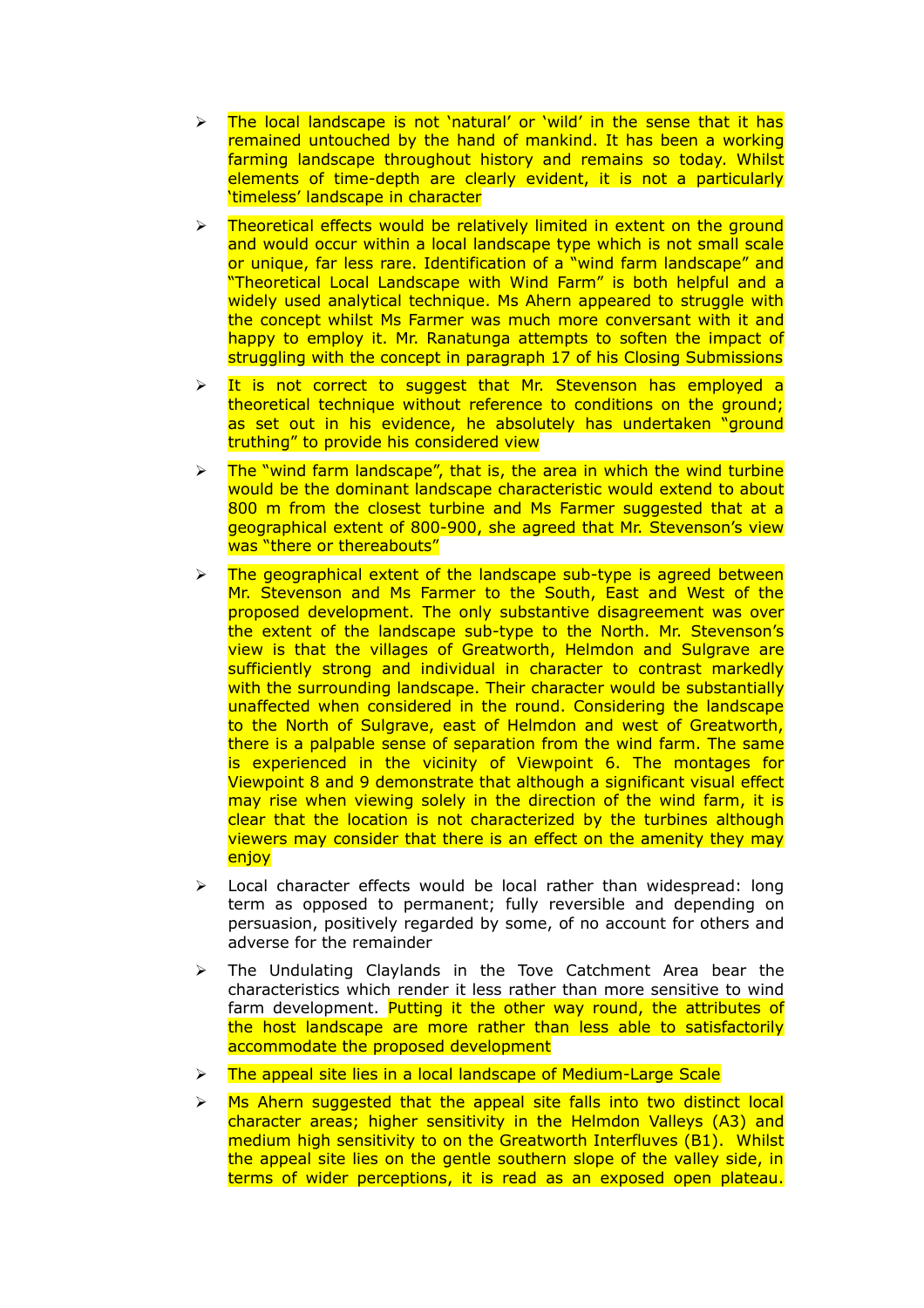There is no doubt that four of the turbines would be embedded in the interfluve within LCA B1. On the ground, T5 would be located in a fieldscape much more closely associated with the attributes of LCA B1 than with the tighter, more intimate and sheltered landscape adjacent the stream in LCA A3. As will be evident on the site visit, all of the turbines, including T5 would be sited on what is a simpler and less sensitive part of the local landscape

- LCA B1 is of medium sensitivity in terms of rarity, medium-low in terms of designated scenic quality, low in terms of cultural associations but high in terms of amenity and recreation. Every one of the fourteen criteria bar three used by Ms Ahern would be medium or lower sensitivity and yet her overall grading of sensitivity is Medium-High which Mr. Stevenson says is too high; of the three criteria, two are visual and one is a value criterion
- $\geq$  In perceptual terms, the appeal site is not especially tranquil with road noise evident to varying degrees, Tanks A Lot when it is operating and development such as the anaerobic digestor. Written evidence from Tanks a Lot is that post the grant of planning permission, noisy tank based activity is increasing. Whist the future potential route of HS2 has not altered the assessment of any consultant on behalf of the Appellant, it is too strong to suggest that the potential impacts of HS2 "cannot be a material consideration" as suggested in paragraph 25 of Mr. Ranatunga's Closing Submissions; they can and it would be up to the decision maker to apply whatever weight he thinks fit to them, very low though that is likely to be at this stage
- $\triangleright$  All of the landscape character elements set out by Ms Ahern for LCAs A3 and B1 would remain. The wind turbines would be additive in nature but would not physically take anything of note away. The underlying characteristics of the landscape are strong enough to persist whilst the wind farm is present and in 25 years time, they can be removed, thus preserving choices for the next generation
- $\triangleright$  No nationally, regionally or locally designated landscape resources would be significantly affected
- $\triangleright$  It was the professional opinion of the Planning Officer that the impact of the proposed development on the landscape did not give rise to harm which would justify the refusal of planning permission, only that in their opinion they did not possess "all the necessary information, proper assessment, viewpoints…identified"

### **Visual amenity**

- Viewpoints were agreed with the Council to be reasonably representative and no Regulation 19 request for further views was ever received. All visualisations provided by the Appellant are accurate and compliant with SNH quidance
- $\triangleright$  All parties accept that there is a sufficiency of environmental information before this inquiry upon which a lawful decision can be made
- $\triangleright$  Significant visual effects would extend out to a theoretical distance of about 4-5 km in open and reasonably unconstrained views. Any such effects would be of local concern only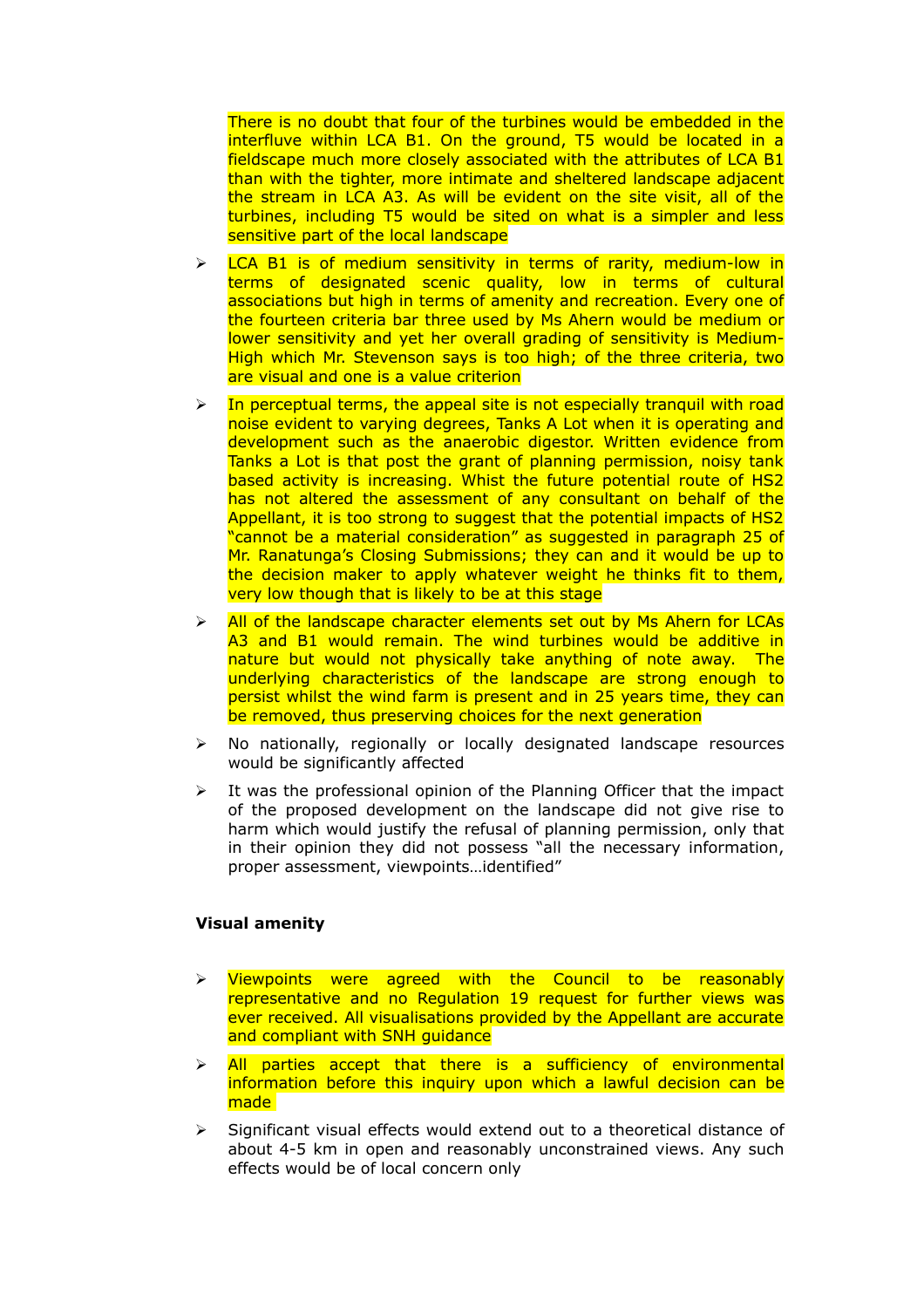> Neither the Council nor HSGWAG have concentrated as much on impacts on general visual amenity as opposed to landscape character impacts. There is virtually no mention of general visual amenity considerations in the Closing Submissions of Mr. Honey. Mr. Ranatunga places weight on those public viewpoints within a geographical extent of up to 4 km from the appeal site. As will be seen from the site visit, these would not be unacceptable

# **Visual component of residential amenity**

- 4.18 The separation between what is a private interest and what should be protected in the public interest is tolerably clear; it has been the subject of particular focus in wind farm cases since the decision at Enifer Downs in April 2009. It is acknowledged that the approach adumbrated by Inspector Lavender, articulated in its fullest form at Carland Cross should not be regarded as a mechanistic 'test' and has no status in terms of being part of statutory documentation or planning policy or guidance; however, it is most welcome to adopt a logical, transparent and objective approach and was recognised by the High Court in the Spring Farm Ridge challenge as a wholly suitable way of determining a policy compliance threshold. It is also the case that residential amenity is made up of at least three strands (1) visual component (2) noise and (3) shadow flicker.
- 4.19 As was pointed out at Burnt House Farm there can be no substitute for site visits to individual properties so that any likely impacts can be judged in the particular and unique circumstances of each. Nevertheless, it is helpful to consider the factors and thresholds of acceptability which have guided decision-makers in other cases:
	- $\triangleright$  No individual has the right to a particular view but there comes a point when, by virtue of the proximity, size and scale of a given development, a residential property would be rendered so unattractive a place to live that planning permission should be refused. The public interest is engaged because it would not be right in a civil society to force persons to live in a property, which, viewed objectively, the majority of citizens would consider to be "unattractive"
	- The test is concerned with an assessment of living conditions as they would pertain with the wind farm built, irrespective of the starting point. Ms Ahern expressly said that she was not applying any threshold test at all but rather asked herself a relative question of whether any property would be "substantially less attractive" with the wind farm present. For the reasons explored in cross examination and set out by Inspector Lavender at Carland Cross, to ask such a relative question is not the point
	- $\triangleright$  At Burnt House Farm, the Secretary of State found it useful to pose the question whether "would the proposal affect the outlook of these residents to such an extent i.e. be so unpleasant, overwhelming and oppressive that this would become an unattractive place to live?" This approach is also the one adopted by the Secretary of State in the Treading Wind Farm case and is by now, very much a settled threshold test. Criticisms of the public test which are made by Mr. Ranatunga in paragraph 49 of his Closing Submissions are exactly the same as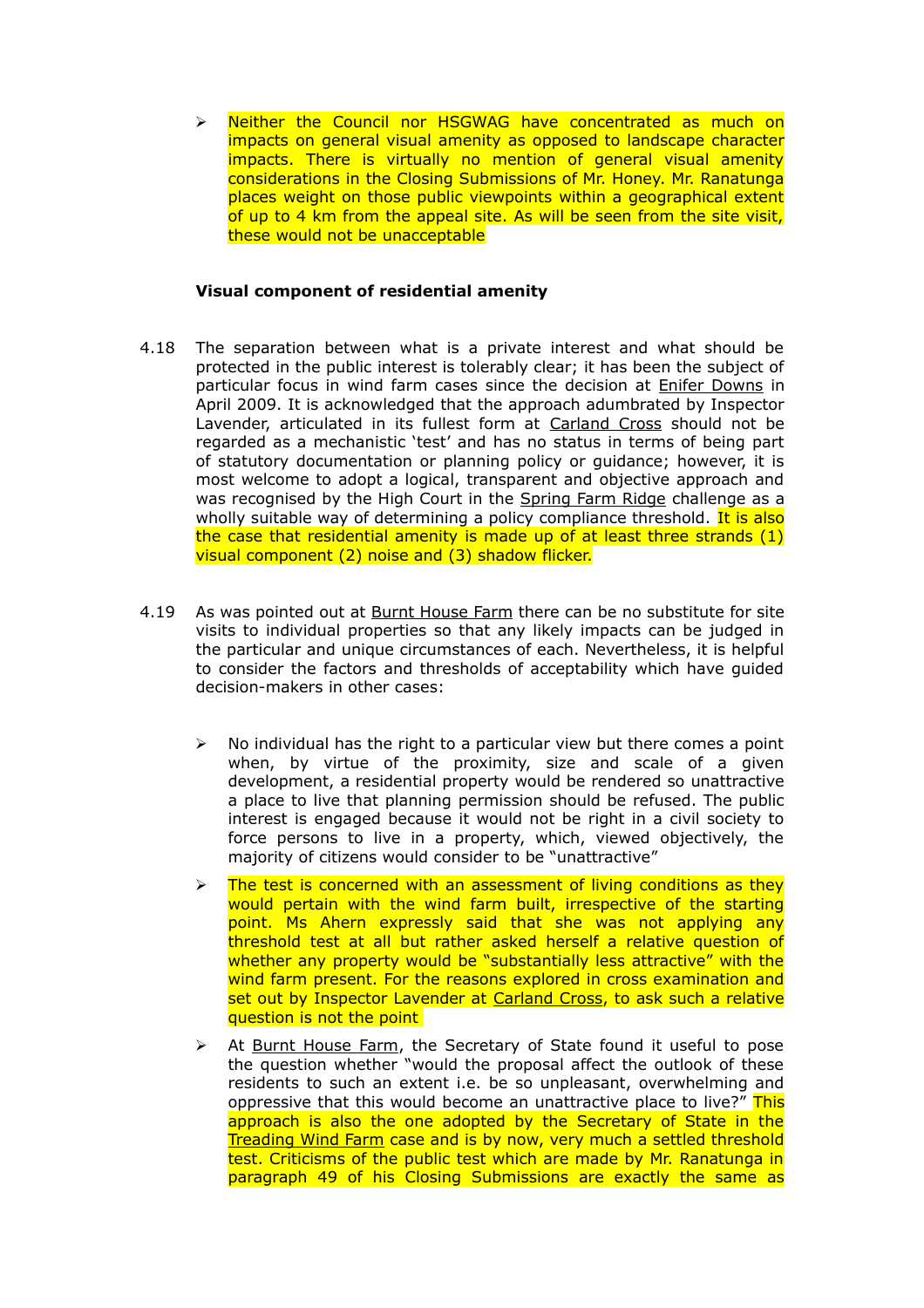those dismissed by the High Court in the Spring Farm Ridge legal challenge to which he does not refer which is very odd omission

- $\triangleright$  The test of what would be unacceptably unattractive in the public interest should be an objective test, albeit that judgement is required in its application in the circumstances of a particular case
- $\triangleright$  There needs to be a degree of harm over and above an identified substantial adverse effect on a private interest to take a case into the category of refusal in the public interest. This was expressly endorsed by the Secretary of State in paragraph 10 of his decision letter at Burnt House Farm dated 6 July 2011. Changing the outlook from a property is not sufficient. Indeed, even a fundamental change in outlook is not necessarily unacceptable as was the case at Beech Tree Farm, Goveton
- $\triangleright$  The visual component of residential amenity should be assessed "in the round" taking into account factors such as distance from the turbines, the orientation, size and layout of the dwelling, internal circulation, division between primary and secondary rooms, garden and other amenity space, arc of view occupied by the wind farm, views through the turbines and the availability of screening
- $\triangleright$  Each case has to be decided on its own merits but other appeal cases provide a useful benchmarking exercise. Granting permission here would be entirely in line with such decisions
- $\triangleright$  Elements of the proposed development would be visible from a number of nearby individual residential properties as well as properties within the settlement of Greatworth and other settlements in the vicinity, including Helmdon and Stuchbury. However, there would be no unacceptable effects on the visual component of residential amenity whether in the case of any individual dwelling, groups of dwellings or settlements
- $\triangleright$  The only property alleged to fail the public interest test by both the Council and HSGWFAG is Stuchbury Hall Farm. To this, the Appellant would also urge consideration to be given to the proposed barn conversion albeit that less weight should be accorded to it given that it may or may not ever be constructed. In the way in which Mr. Honey puts paragraph 206 of his Closing Submissions, Stuchbury Hall Farm is very much a "control" property; if the impacts are acceptable here then they will be acceptable at any other dwelling. That is the necessary corollary of his submission
- $\triangleright$  Impacts on the other individual residential properties listed by the Council as (1) Grange Farm and by HSGWAG as (1) Grange Farm (2) Astral Row/Helmdon Road, Greatworth and (3) Manor Barn, No. 66 and Manor Farm, Church Street, Helmdon fall are acknowledged to fall below the public interest threshold; such impacts remain material considerations and should be added to the planning balance but are not potentially knock-out blows, even on the cases of the Council and HSGWAG respectively
- $\triangleright$  It is not necessary to repeat the detail of the detailed Residential Amenity Survey here but the content is specifically incorporated into these Closing Submissions. Whilst the closest turbine to Stuchbury Hall Farm would be about 800 m, this would be T5 which would not be visible from the main (i.e. front) elevation or from the rear elevations or from the garden area from which the scheme has been considered). Care has to be exercised in this regard when reading paragraph 52 of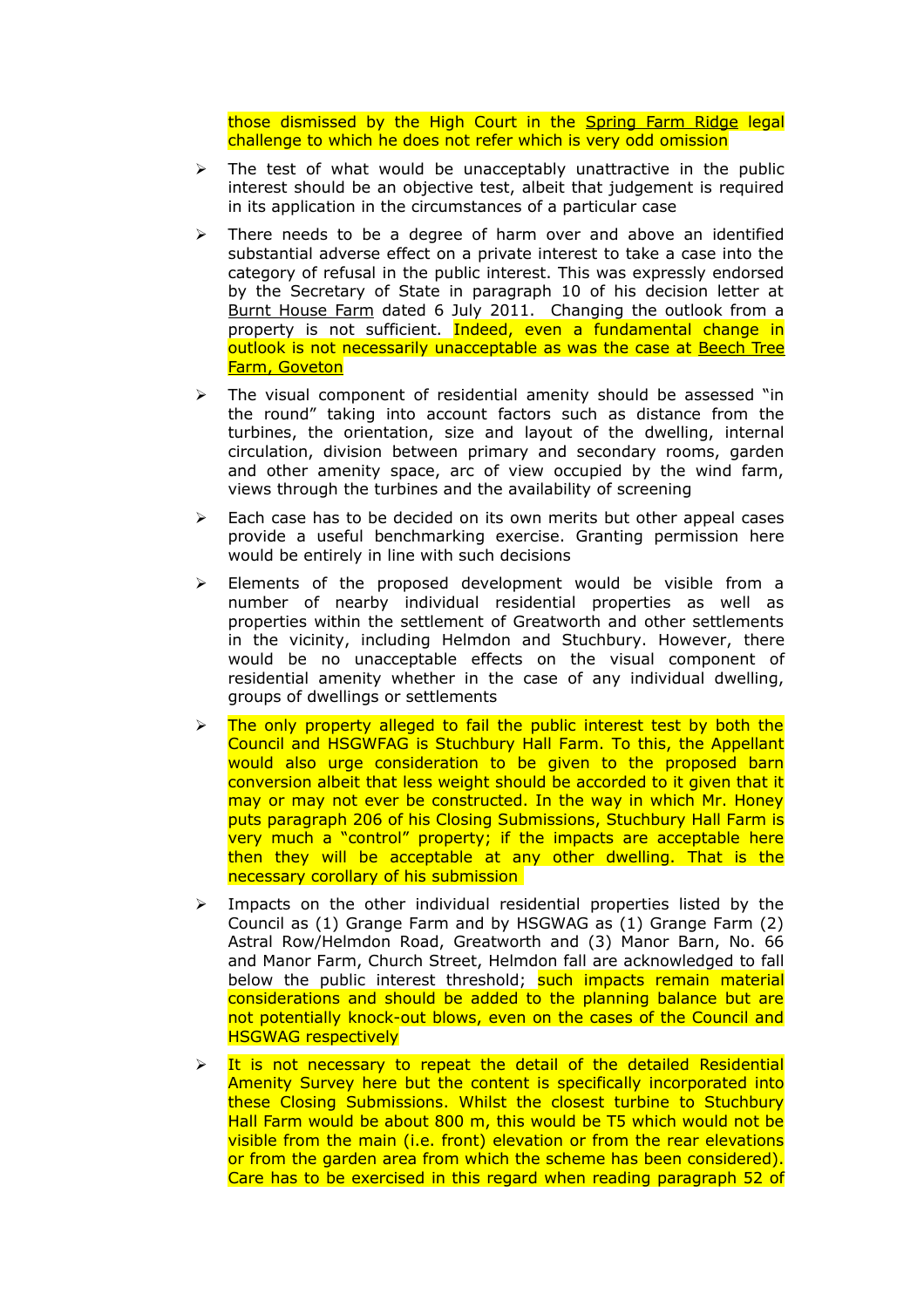Mr. Ranatunga's Closing Submissions. Inspector Lavender was expressly stating that the "up to about 800 m" general threshold was in a situation where the full height and full spread of 120 m turbines in a wind farm could be seen with no screening; he was not dealing with turbines which cannot be seen from a property. The three relevant turbines which would be potentially visible in winter would be 1,110m, 910 m and 948 m respectively, well outside that "rule of thumb" distance of up to 800m as described

- $\triangleright$  Bearing in mind that (1) the orientation of the principal elevation faces east (2) the southern elevation is less important in terms of views from the house (3) the rear elevation faces west and (4) the rear amenity area has substantial treescape that would provide substantial filtering in winter and screening in summer, the property would remain an attractive place when judged objectively with the wind farm in place.
- $\triangleright$  Given the scale of the development, spacing of the turbines, distances involved, orientation of the property and amenity space and openness of view, the effects on outlook for the occupiers of Stuchbury Hall Farm would not mean the property becomes widely regarded as an unattractive place in which to live. It will remain a property with a very high degree of amenity, in which the vast majority of people would clamour to live, even with some wind turbines visible
- $\triangleright$  Whilst there was no legal impediment stopping the Tims family from cutting down trees to the South of the proposed extension, they did so in full knowledge that the planning appeal was being redetermined and that there is the clear possibility of planning permission being granted again. The Appellant has at no stage questioned the integrity of the Tims family and no case has been put to this extent. However, what the Appellant does rightly say is that they can be classified as "authors of their own misfortune". The trees were apparently healthy and shown on the planning application drawings to be retained and the Tims family have clearly made the choice that with the wind farm present, they would prefer to have an open view to the South than have mature trees in place. So be it. They could have waited to see the outcome of this planning appeal had they wanted to
- $\triangleright$  Reference has been made to the appeal decision at Brightenber, Craven District which analysed in detail in the Appellant's evidence and is a case in which Mr. Bell has had direct personal involvement. He is in an excellent position to make a comparative assessment. This has been seen a high water mark case in which a wind farm scheme which was otherwise acceptable was refused planning permission because of likely effects on a single dwelling. The situation there was fundamentally different to the situation which would pertain at Stuchbury Hall Farm including stand off distance, orientation of the dwelling, arc of view, availability of screening, view from rooms, views from outdoor amenity space, visibility during arrival and shadow cast. One particular concern of the Inspector was that the turbines at Brightenber were situated to the north of the property and would cast shadows in the morning when the early rising farmer was out and about. This would not occur at Stuchbury Hall Farm.
- The Tims family indicated that they had recently purchased and started to farm land near Helmdon. This would mean that during the agricultural working day, there would be respite from the turbines and they would not be all pervasive both at home and in the farmer's field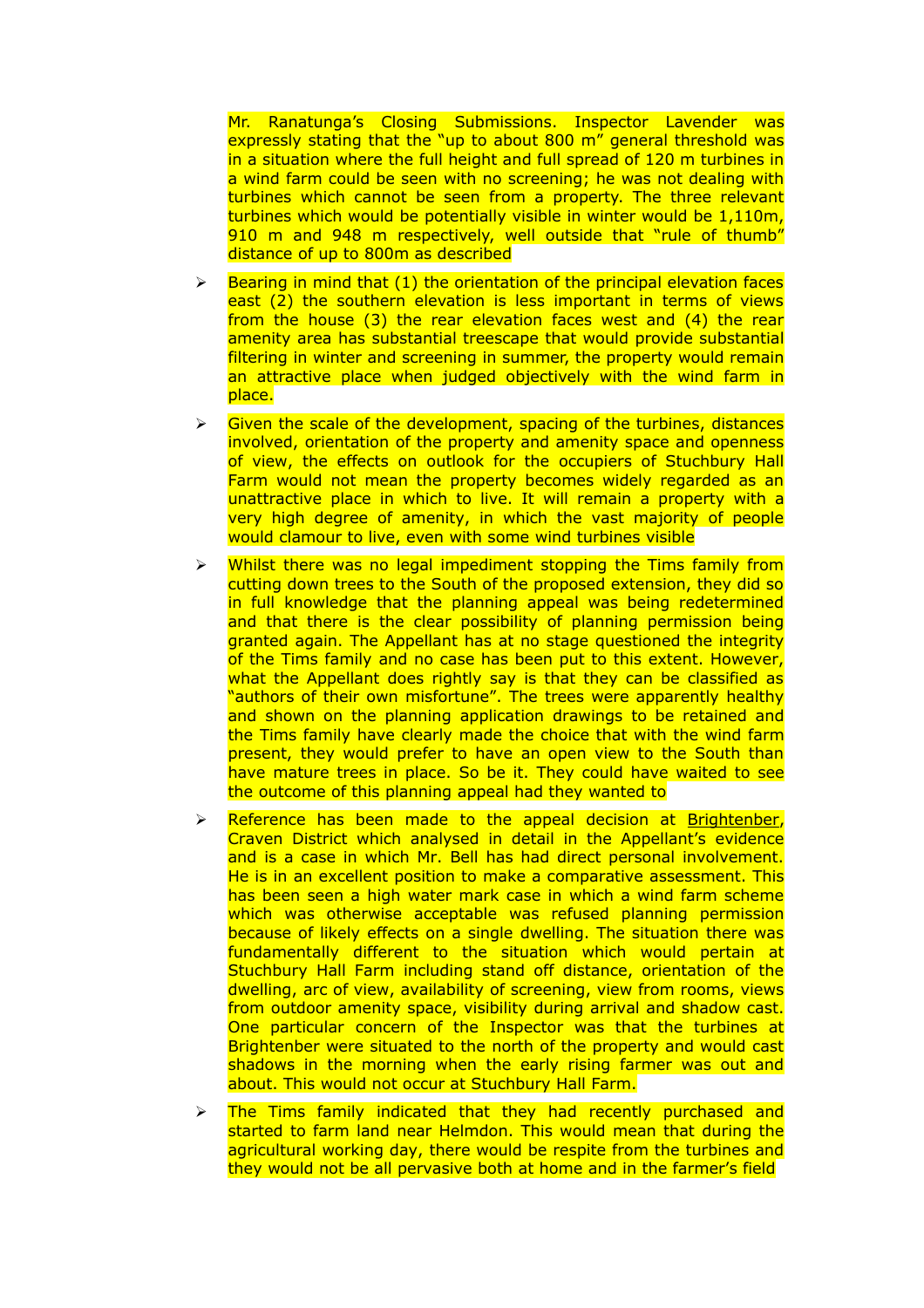4.20 In short, there would be no unacceptable effects on the visual component of residential amenity whether in the case of any individual dwelling, groups of dwellings or settlements. At no individual residential property would the turbines be visually overbearing, overwhelming or oppressive. Given the scale of the development, spacing of the turbines, distances involved, orientation of properties and amenity space and openness of view, any effects on outlook would not cross the public interest line here at Spring Farm Ridge.

# **(5) Public Rights of Way**

4.21 In view of the wording of paragraph 15.4 of the Statement of Common Ground, it came as a surprise to read the evidence of Mr. Hall. The starting point, when considering the impacts of the proposed development on the PROW network, especially the relationship between AN10 and T3, is the position agreed at the previous inquiry and with T3 at the co-ordinates approved by Inspector Fieldhouse. In addition, the Appellant is seeking to secure the implementation of a permissive footpath strategy by way of planning condition in the same form as approved at the last inquiry.

- 4.22 Even on the Council's case, impacts on Public Rights of Way are not a reason for refusal. Mr. Hall was quite clear that the Council does not run any case based on (1) physical obstruction or (2) actual harm to equestrian users, cyclists or walking. This is because wind turbines are a safe form of technology, a point which is specifically accepted in paragraph 64 of Mr. Ranatunga's Closing Submissions and there has been no recorded accident involving a member of the public whilst a wind farm has been operating normally anywhere in the United Kingdom.
- 4.23 The highest that the Council puts its case is that local people have a perception that harm would result. Whilst fear of harm can be a material planning consideration, such a fear has to (1) relate to a matter which is itself a material consideration (2) are objectively justified or (3) if the fact that they exist, even if baseless, may have land use consequences. In policy terms, they should be based on reasonable and robust evidence, a point which is made in paragraph 5.12 of EN-1 in relation to socioeconomic matters. In this case, it is fear based upon speculation and flamed by objection to the wind farm itself. The Appellant accepts that perception of harm to safety and any consequential impact upon enjoyment of local rights of way can constitute a material consideration in law but the weight to be attached to it is extremely low.
- 4.24 Mr Hall's principal objection was based on the fact that Turbine 3 would oversail the corrected line of Footpath AN10 by a small amount. There is no absolute requirement to avoid oversailing at all but in order to remove an objection from the Council the Appellant would suggest (1) micro-siting by condition and (2) creation of a permissive footpath.
- 4.25 Mr. Honey makes the point in paragraphs 99 ad 100 of his Closing Submissions that the PROW network is well used; this isn't the point. Neither the Council nor HSGWAG can point to any robust evidence regarding deterrence rates such as where existing operational wind farms are close to public rights of way and directed by, alongside or through equivalent "wind farm landscape" zones of characterisation. Even if it is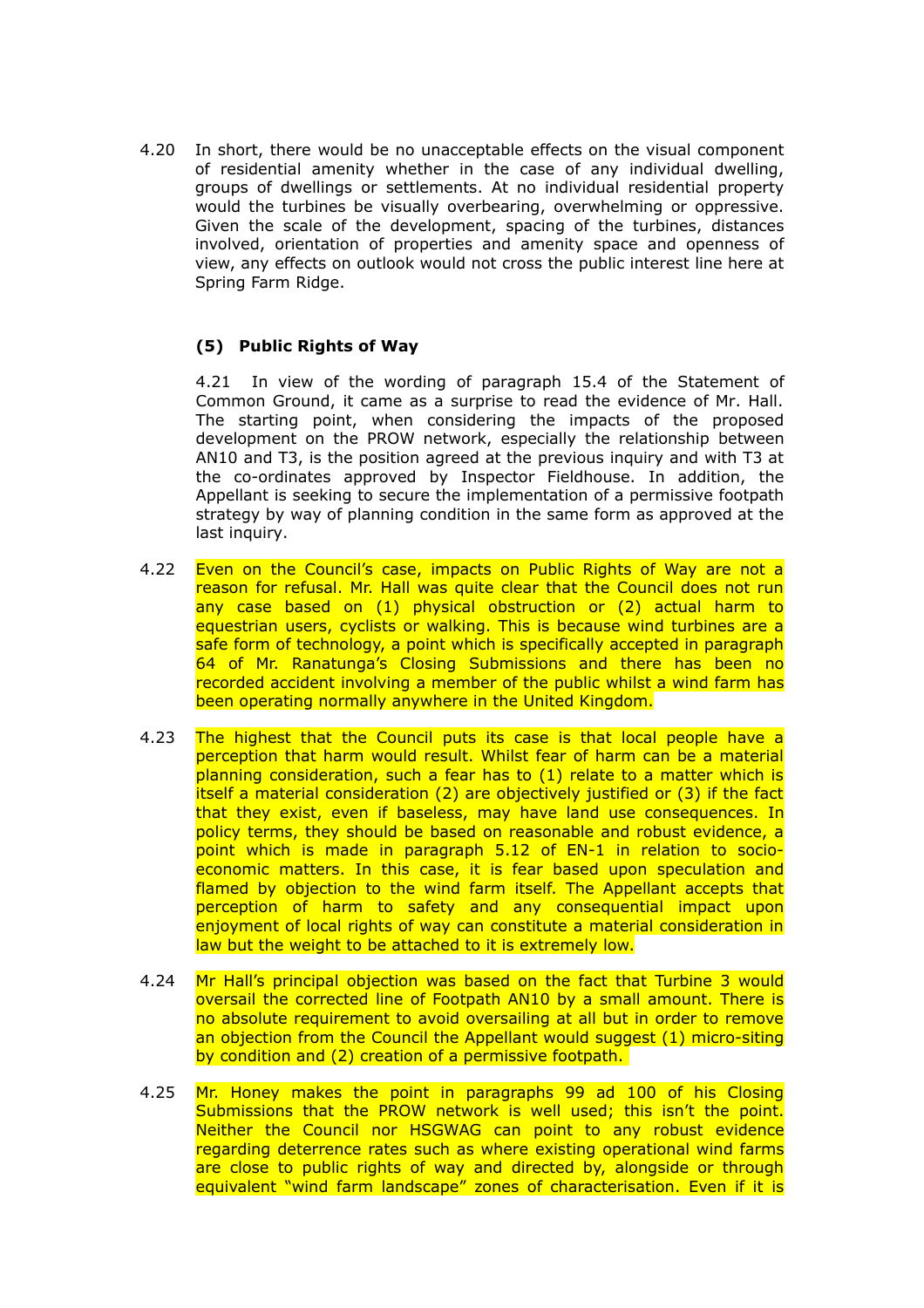right that for a section of the population, they will not enjoy the route as much, that does not mean that they will not use the route. This spectrum of response has been identified by numerous Inspectors and the Secretary of State up and down the country. People will continue to enjoy the variety of walks in the local area with or without the wind farm. It simply isn't credible to think otherwise.

# **Equestrian activity**

- 4.26 There are two discernible strands to the equestrian related objections:
	- $\triangleright$  Horse and rider safety
	- $\triangleright$  Loss of amenity and potential sterilisation of riding routes

# **Horse and rider safety**

- 4.27 The starting point is that there is nothing in law, regulation or policy guidance which requires even a separation distance of 200m between a turbine and any bridleway.
- 4.28 The distance of 200 m appears to have originated with the 200 yard distance stand off in the Turnpike Act of 1822. There is no clear rationale for the increased distances now sought as a starting point by the British Horse Society for either local riding routes or national routes. However, this guidance has to be read carefully. The 4 x tip height separation distance for national trails and  $3 \times$  tip height distance for other bridleways are just that, a starting point. The guidance indicates that 200m would normally be the minimum but trickles down even further to suggest alternative routes, mitigation measures and even simple payment of money to improve other routes in the area. Accordingly, the proposed development does comply with the British Horse Society guidance.
- 4.29 A very high percentage of operational wind farms are in rural locations in which horse riding can and does take place; there is no reliable empirical evidence to demonstrate that commercial wind turbines are unsafe for horses and riders. The Scottish BHS Advice Note which is more recent in substance than the British Horse Society guidance (only reprinted in February 2013 to update references to the NPPF) is very positive in tone, recognising that horse riding and wind turbines can happily and safely coexist. It also provides very practical advice regarding habituation and riding with a wind farm buddy horse on a first trip.
- 4.30 Turbines start very slowly and gradually pick up speed and are unlikely to frighten all but the most highly strung horses. If there was a tangible and unacceptable risk of horses being frightened by turbines, with likelihood of injury to them, their riders and third parties, it seems inevitable that it would have been addressed in national planning policy guidance a long time ago. It is certain that it would have been made available to wind farm inquires up and down the country. There is nothing so special about the concentration of horse activity here in this part of South Northamptonshire nor the nature of local horse related businesses to warrant a different decision being reached.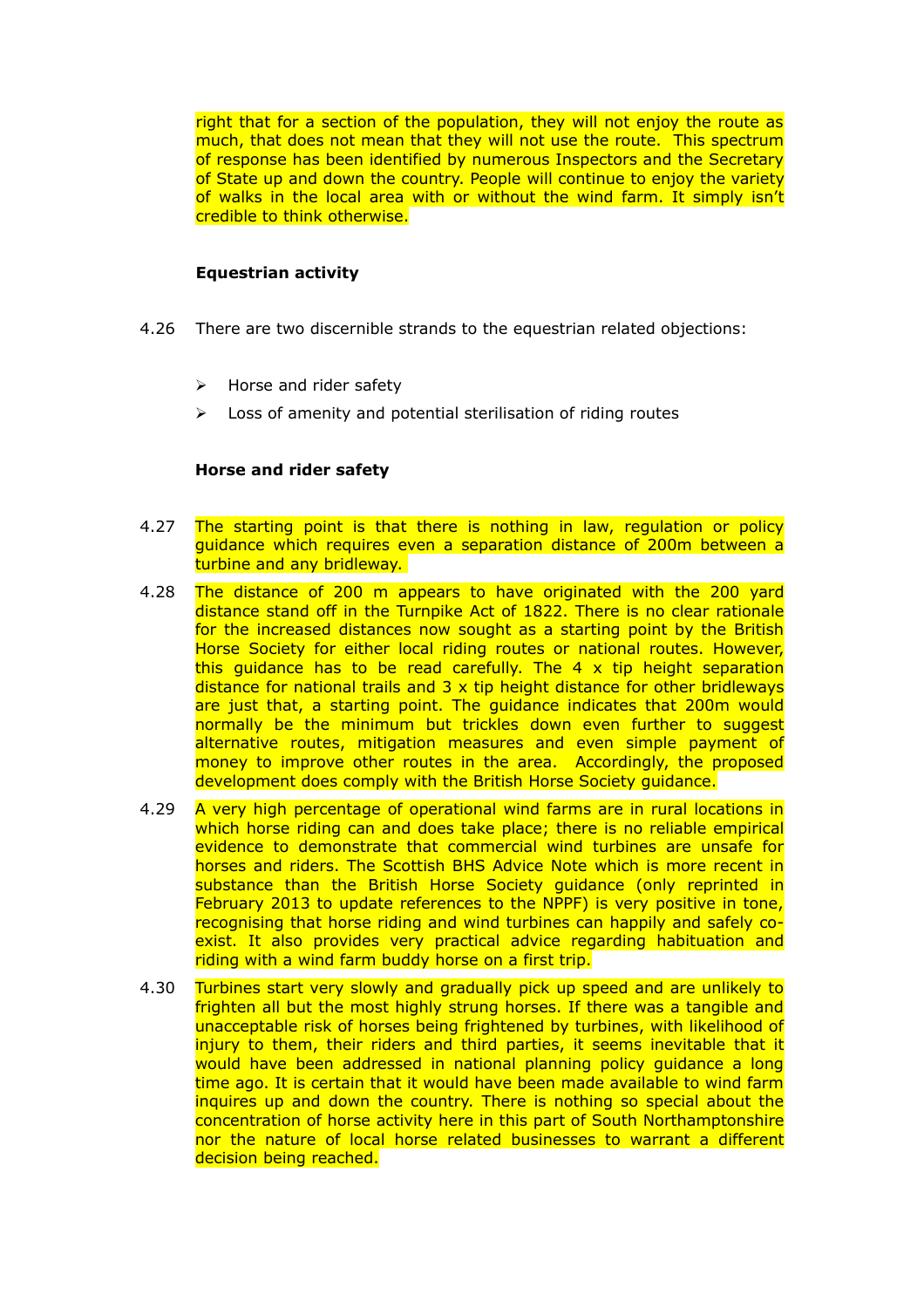- 4.31 Good horsemanship requires riders to be alert to potential dangers and when choosing where to ride, to recognise their own abilities and the sensitivities of their mounts and it is unrealistic for riders to expect all risks to be excluded from anywhere they may choose to ride. To do otherwise would effectively exclude turbines – and indeed many agricultural and other activities - from large swathes of rural England.
- 4.32 Whilst it does not accept the need for such a condition, in the event that the decision maker thought it Circular 11/95 compliant, the Appellant has been prepared to offer a scheme of horse familiarisation days for riders.

# **Loss of amenity and potential sterilisation of riding routes**

- 4.33 Mr. Muston goes so far as to state that the proposed development would have the effect of "sterilising the rights of way network in the locality". This is hysterical. There is no credible evidence whatever regarding the degree to which, if any, wind turbines deter horse riders from using the BOAT or any other proximate bridleway or riding routes let alone sterilising the routes.
- 4.34 As the ZTVs show, the turbines would be visible to horses and riders for considerable distances; there would be no element of surprise or the turbines "popping up" from behind vegetation or built development at any point.

# **5. Further material considerations**

- 5.1 In paragraph 16.1 of the Statement of Common Ground it is agreed between the Appellant and the Council that there are no objections to the proposed development in relation to any of the following issues that would be sufficient on their own to justify withholding planning permission
	- $\triangleright$  Impact on local business diversification
	- $\triangleright$  Archaeology
	- $\triangleright$  Cultural heritage tourism
	- $\triangleright$  Ecology
	- $\triangleright$  Noise including infrasound, low frequency noise, amplitude modulation, the effects of wind shear and overall noise impacts during construction, operation and decommissioning
	- $\triangleright$  Cumulative impacts of any kind
	-
	- Impacts on radar or aviation interests
	- → Shadow flicker<br>→ Impacts on rad<br>→ The public safe  $\geq$  The public safety of any motorists on the highway<br> $\geq$  Ice throw
	- $\geq$  Ice throw<br> $\geq$  The prope
	- The proposed access and the impact of development on the local highway network
	- > Loss of agricultural land
	- $\triangleright$  Hydrology and hydrogeology, including flood risk and surface run off from the site during construction and operation
	- Contamination
	- The effects of electro-magnetic interference and telecommunications including wireless broadband.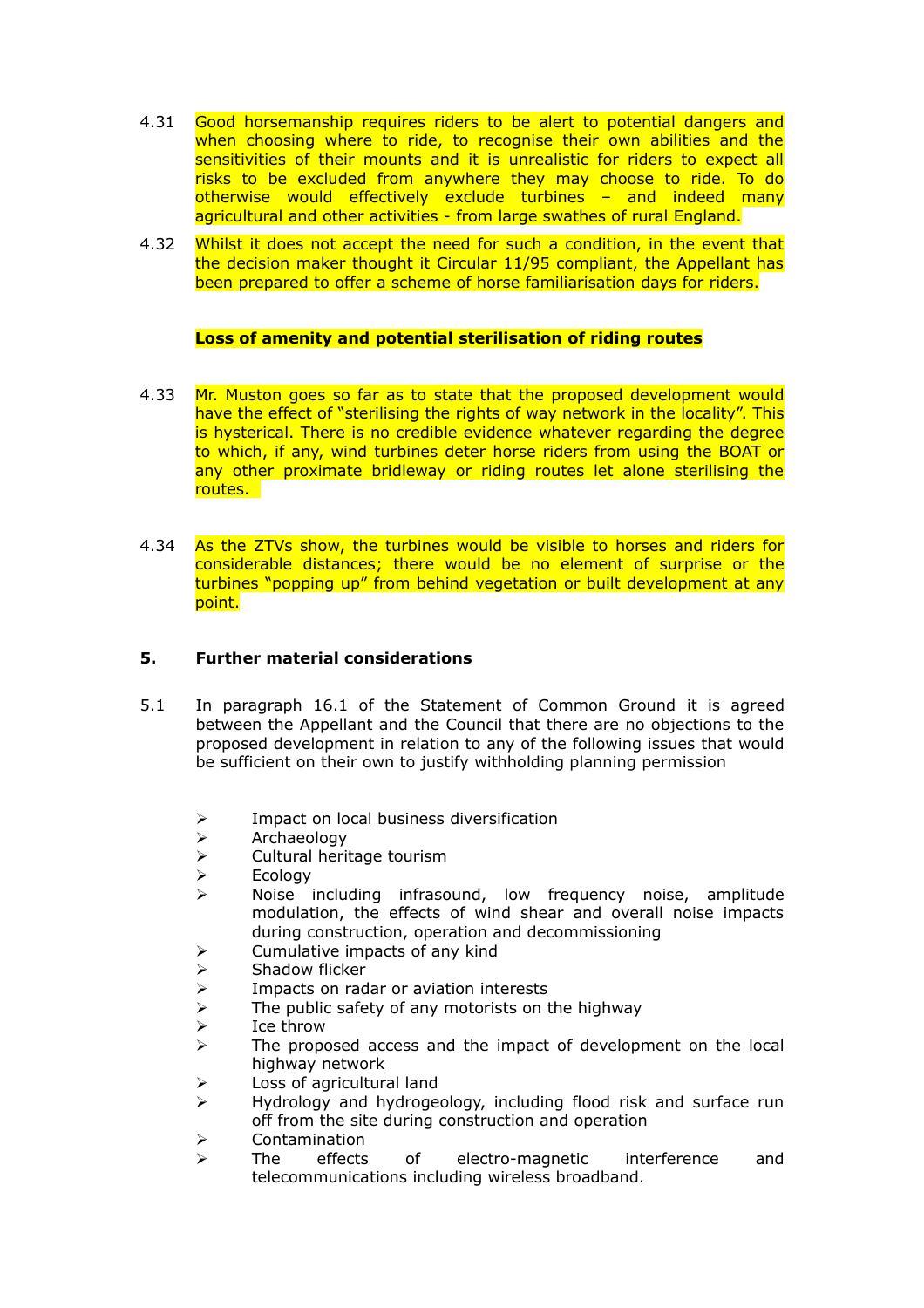$\triangleright$  Human rights under Article 8 and Article 1 of the First Protocol to the ECHR and the Human Rights Act 1998, including diminution in the value of residential property

# **Impacts on the local highway network**

- 5.2 As was confirmed, there is no technical objection from the County Highways Authority. Very helpfully it was confirmed on 23rd October 2013 that the County Highways Authority is aware of all the updated accident data submitted to this inquiry by Colin Wootton which post-dated the Red Route Study of September 2012 and it has not changed its position. County Councillor Gonzalez De Savage simply appeared in a political capacity. South Northamptonshire District Council has itself considered the evidence, including the consultation responses and Red Route Survey and decided not to object to the scheme on this basis.
- 5.3 Neither Spatial Planning Advice Note SP12/09 nor the updated DfT Circular 02/2013 directly applies to a secondary road such as the B4525. However, the Appellant has no difficulty in accepting that the general principles set out in those documents are relevant. WSP has provided a written statement on highway safety concerns which, notwithstanding the criticisms from Mr. Honey is robust. In short, there is no justifiable reason for refusing permission. There is no dispute that the road has an accident record but the technical appraisal is clear that given the nature of the road, good visibility of the turbines along the road and nature of the driving tasks close to the appeal site, the proposed wind farm would not present a safety risk. There are numerous examples throughout the United Kingdom of wind farms safely operating very close to roads of all categories and levels of danger.
- 5.4 A further point which has emerged during the inquiry is that a speed reduction scheme on the B4525 is being mooted. Slowing traffic on the road will only make the road safer notwithstanding that it would not be required to allow the proposed development to proceed safely.

# **Noise**

5.5 The Council does not object to the proposed development on the basis of noise impacts, subject to the imposition of suitable conditions. Mr. Ranatunga indicated that the Council had a "watching brief" and the Council would hear HSGWAG's case before finally deciding its position. It has not sought to add a noise impact case and the Appellant has clearly properly assumed that Council members, properly advised by professional officers are content that noise impacts from the proposed development would be acceptable. It must also be the case that the Council does not believe that there is any noise related harm which might serve to magnify any harm to the visual component of residential amenity at Stuchbury Hall Farm of the type identified by Inspector Jackson at Treading Wind Farm. This is precisely because, like the Appellant, it equates compliance with ETSU-R-97 with no additional harm to go into the planning balance.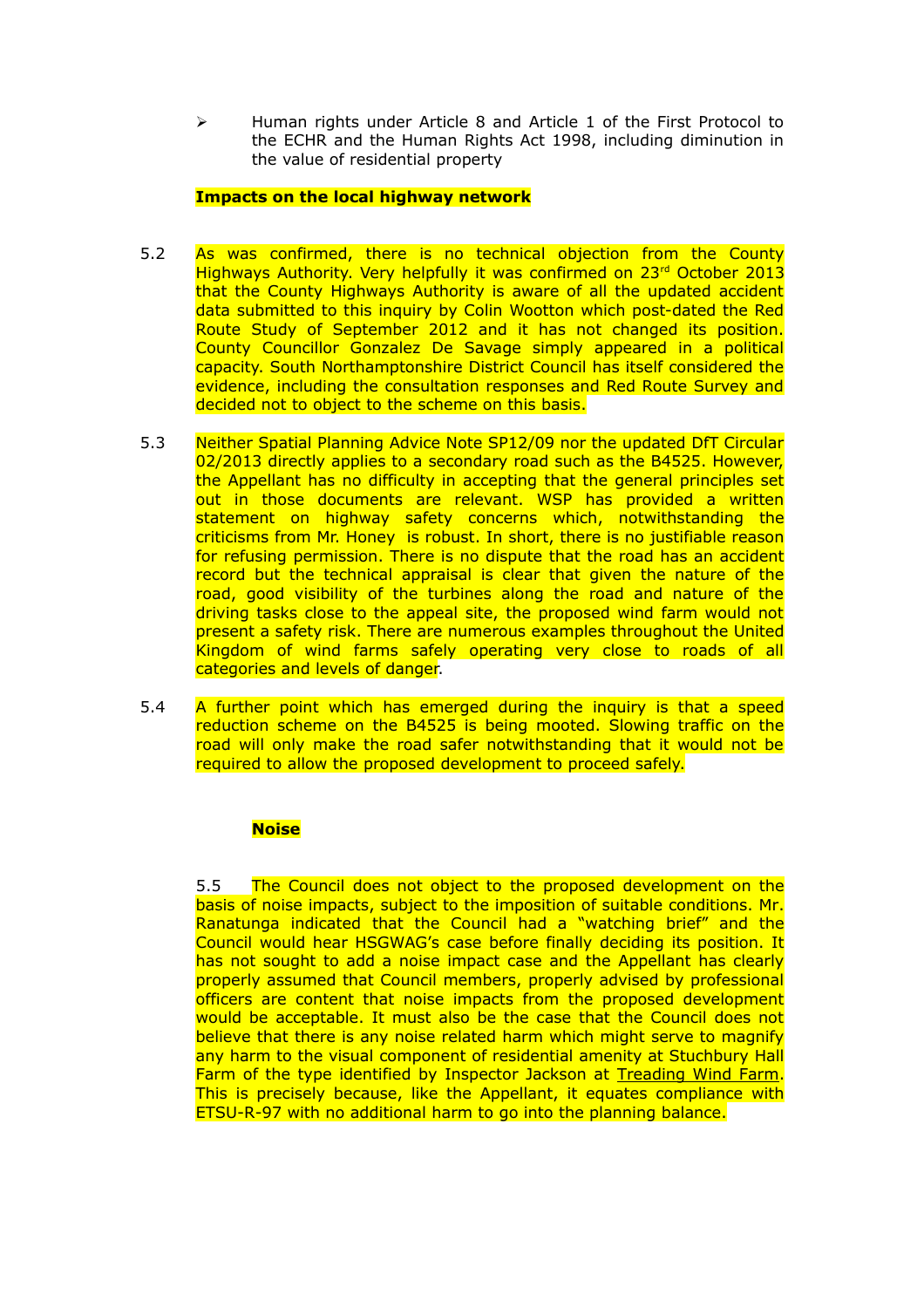5.6 Mr. Davis on behalf of HSGWAG accepts that the noise assessment undertaken by the Appellant was compliant with ETSU-R-97 in all respects and that predicted wind turbine immission levels using a candidate turbine will meet the ETSU-R-97 derived noise limits under all conditions and at all locations for both quiet daytime and night-time periods. In short, no criticism whatever is made of the ETSU-R-97 assessment.

5.7 The assessment was carried out in accordance with the IoA Bulletin Article and the recently published Good Practice Guide and demonstrates that predicted wind turbine immission levels, using a candidate, meet the ETSU-R-97 derived noise limits under all conditions and at all locations for both quiet daytime and night-time periods. Because downwind propagation conditions are assumed, the use of warranted sound power levels coupled with a ground absorption factor of 0.5 produces a realistic worst case.

5.8 Mr. Davis dropped any argument regarding provision of technical data. So far as directional filtering is concerned, he "did not want to take the point any further". The Appellant assumes that this retreat was on account of the detailed explanation as to why it was not required provided by Mr. Arnott in paragraph 5.11 of his Proof of Evidence. He highlights a possible shortcoming in the noise predictions due to topographical variations between the appeal site and properties in Helmdon and at Stuchbury Hall Farm. Mr. Davis accepted that the IOG GPG terrain correction is not triggered; he considers that some form of effect may be likely but in cross-examination accepted that whilst it would be low, there was no way of quantifying it.

### **Planning policy on noise**

5.9 The Noise Policy Statement sets out broad high level aspirations. Page 3 refers to its 'vision' as "Promoting good health...within the context of Government policy on sustainable development". This leads to the NPPF and the NPS documents, in particular the technology specific EN-3. Paragraph 123 (first bullet point) of the NPPF is not engaged because the proposed development would comply with ETSU-R-97 derived levels and would not give rise to significant adverse effects. Paragraph 123 (second bullet point) is engaged and satisfied because the application of ETSU-R-97 has minimised noise effects, not to a minimal level but to an acceptable level. Appropriate planning conditions can be imposed.

5.10 In short, to use the Noise Policy Statement in a determinative approach would be a wrong approach. Indeed, it would be an approach that would be inconsistent with the NPPF and NPS policy provisions.

5.11 HSGWAG's case seems to boil down to a proposition that it is for an Inspector to decide what can constitute a material consideration in any given case and he can look to guidance, standards and materials other than ETSU-R-97 to inform his decision. This is an uncontroversial statement of principle, subject however to the legal requirement to provide clear reasoning to support any conclusion.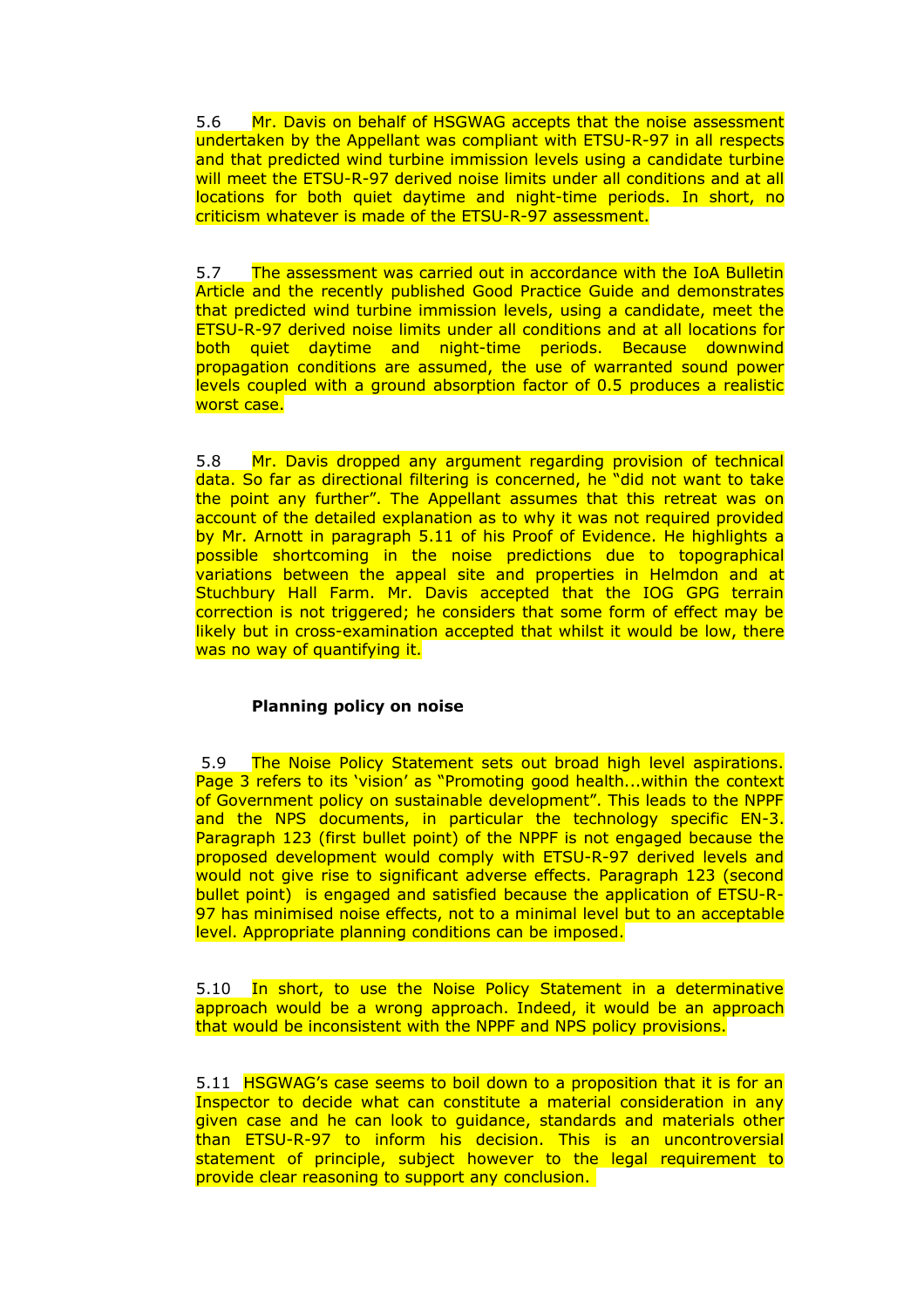5.12 Government guidance has consistently incorporated ETSU-R-97 as the approved methodology for assessing the impact of noise from wind turbines.

5.13 The National Policy Statement for England was written in March 2010 and provides high level aspirations for all types of development, all of which are laudable. However, a specific point made is that what may or may not be a Significant Observed Adverse Effect Level on health or amenity will vary between types of development and noise source. Written with the National Policy Statement on Noise expressly in mind, the NPPF specifically incorporates the guidance contained within EN-1 and EN-3. General guidance on noise is contained within EN-1.

5.14 General guidance on noise from energy schemes is given in section 5 of National Policy Statement EN-1. This refers to technology specific guidance for assessment of noise from on-shore wind energy schemes, which is provided in section 2.7 of EN-3. Paragraphs 2.7.57 and 2.7.58 of National Policy Statement EN-3 are perfectly clear that (1) ETSU-R-97 should be used and (2) providing that it is demonstrated that a particular scheme would comply with an ETSU-R-97 compliant assessment, a decision maker may well decide to give little weight or further still **no** weight to claimed impacts on amenity. In other words, the National Policy Statement provides clear guidance that a decision maker may completely ignore any changes in the background noise environment which occur below ETSU-R-97 limits.

5.15 Properly understood, there is no tension or conflict between any of these elements of policy; they were written to 'nest' inside each other. Compliance with ETSU-R-97 means that there would be no significant environmental effects in terms of the EIA Regulations 1999, no breach of Significant Observed Adverse Effect Levels within the meaning of the Noise Position Statement and no breach of Paragraph 17 of the NPPF.

5.16 As is the case with all government policy in the planning field, no matter how much a party may disagree with ETSU-R-97, it should be followed unless there are good reasons to depart from it. The position under Welsh and Scottish guidance is not relevant to this English decision albeit noting that the decision in Tegni Cymru Cyf v Welsh Ministers [2010] EWCA Civ 1635 simply said in the Welsh policy context, a decision maker is entitled to look beyond ETSU-R-97 compliance in a particular case if the evidence warrants it.

5.17 The Government's endorsement of ETSU-R-97 cannot and should not prevent consideration of the specific facts of an individual case, scientific information that points to a need to revise ETSU-R-97 either in light of the passage of time or evolving research or in relation to the site in question, or actual experience on the ground elsewhere. However, following the clearly stated guidance in paragraph 2.7.58 of EN-3, although it is open to a decision maker to look at factors beyond or contrary to ETSU-R-97, the Government is steering decision makers very much away from giving other factors weight in the planning judgement.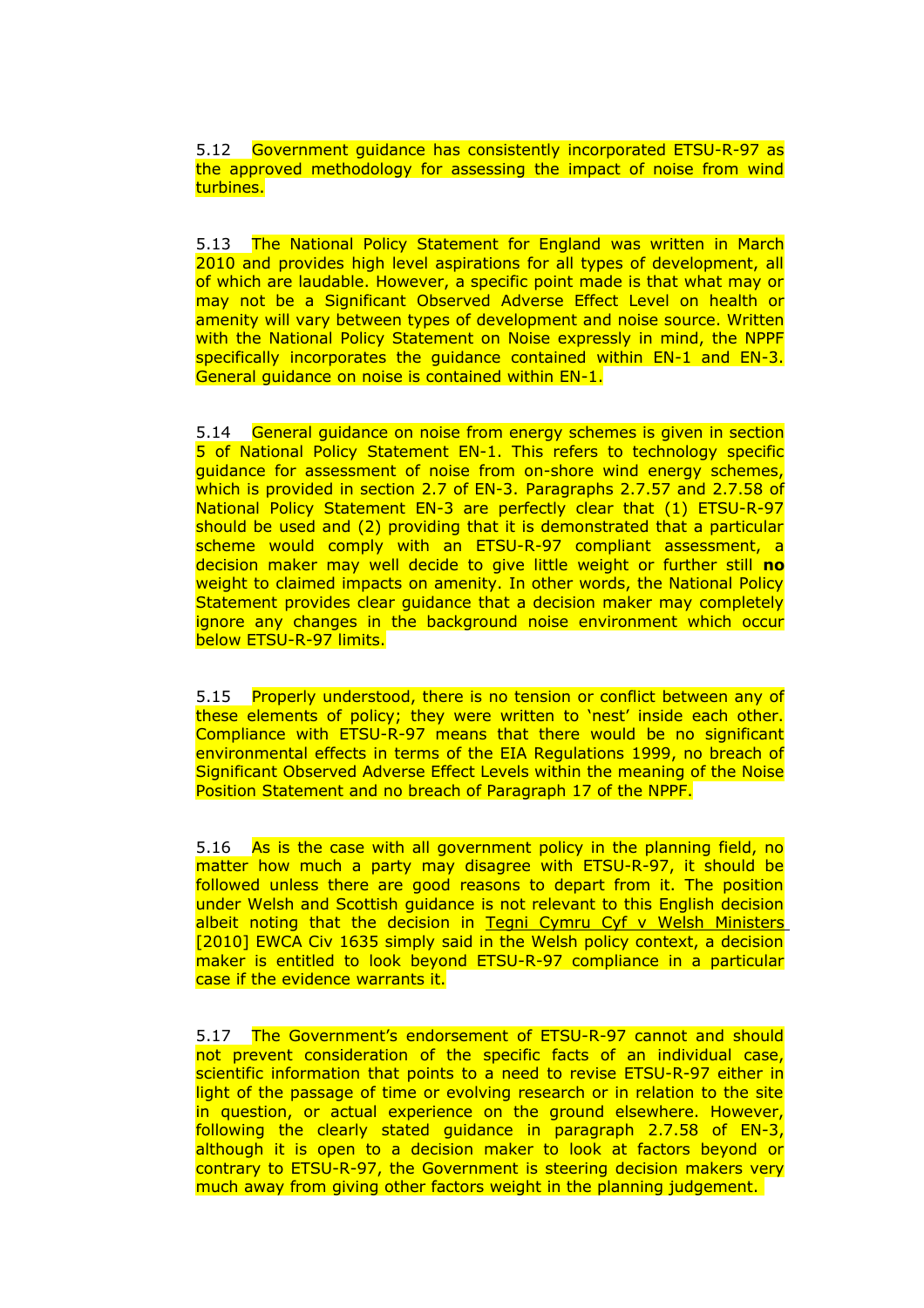5.18 In the Spring Farm Ridge challenge itself, when this very point was raised on behalf of Mrs Ward, the High Court said that it was perhaps "unsurprising" that the Inspector had used ETSU-R-97 as the exclusive and sole criteria for determining the acceptability of noise impacts. On the facts of this case, the Appellant makes exactly the same point; it is open to and desirable for the Inspector and Secretary of State to consider any of the myriad points made by the HSGWAG but then decide, perfectly lawfully and rationally that ETSU-R-97 should be used for determining acceptability of impacts and as the basis for imposing a suitably worded condition.

### **Acceptable change in the background noise environment**

- 5.19 The appellant readily accepts that there will be a change to the local noise environment, even where the actual turbine noise immissions are less than those levels permitted by ETSU-R-97. Noise immissions will, at times, inevitably exceed current prevailing background noise conditions. A rise above very low prevailing background levels to something which is still in absolute terms a very low background noise environment would not cause disturbance, result in an unacceptable level of amenity or result in breaches of development plan policy. There will be a change in the background noise environment, which should expressly be recognised by the decision maker. However, contrary to the clear misapprehension of both Inspector Jackson and the Secretary of State in the Treading Wind Farm decision, page 50 of ETSU-R-97 concludes that there is no evidence to suggest that rural dwellers are any more or less sensitive to noise impacts than others. Page 3 of ETSU-R-97 is in the background section and notes what was said in the Wilson Report. The actual guidance in the document is in Section 6. This is very important because it goes to the susceptibility of those who live in the countryside to withstand changes in the background noise environment. There is no significant noise harm which would serve to magnify the impact on the visual component of residential amenity at Stuchbury Hall Farm or any of the other identified residential properties.
- 5.20 However, great care has to be exercised so as not to invite a wolf in sheep's clothing into the decision making process; it would be a nonsense to find absolute limits acceptable within the endorsed rating and assessment ETSU-R-97 process, only to reintroduce a BS4142 style argument via the backdoor of an amenity argument. The very principles, purposes, methodology and shortcomings of BS4142 were known, understood and enshrined within ETSU-R-97 by its authors. It is not necessary to undertake the ETSU-R-97 process and add something to it; impacts on amenity have already been taken into account. Simple audibility is not the same thing as acceptable levels of noise impact commensurate with the need to facilitate renewable energy development. Change in itself doesn't matter; it would have to be change to a background noise environment which is unacceptable, which in the case here at Spring Farm Ridge it wouldn't be.

### **Other Amplitude Modulation**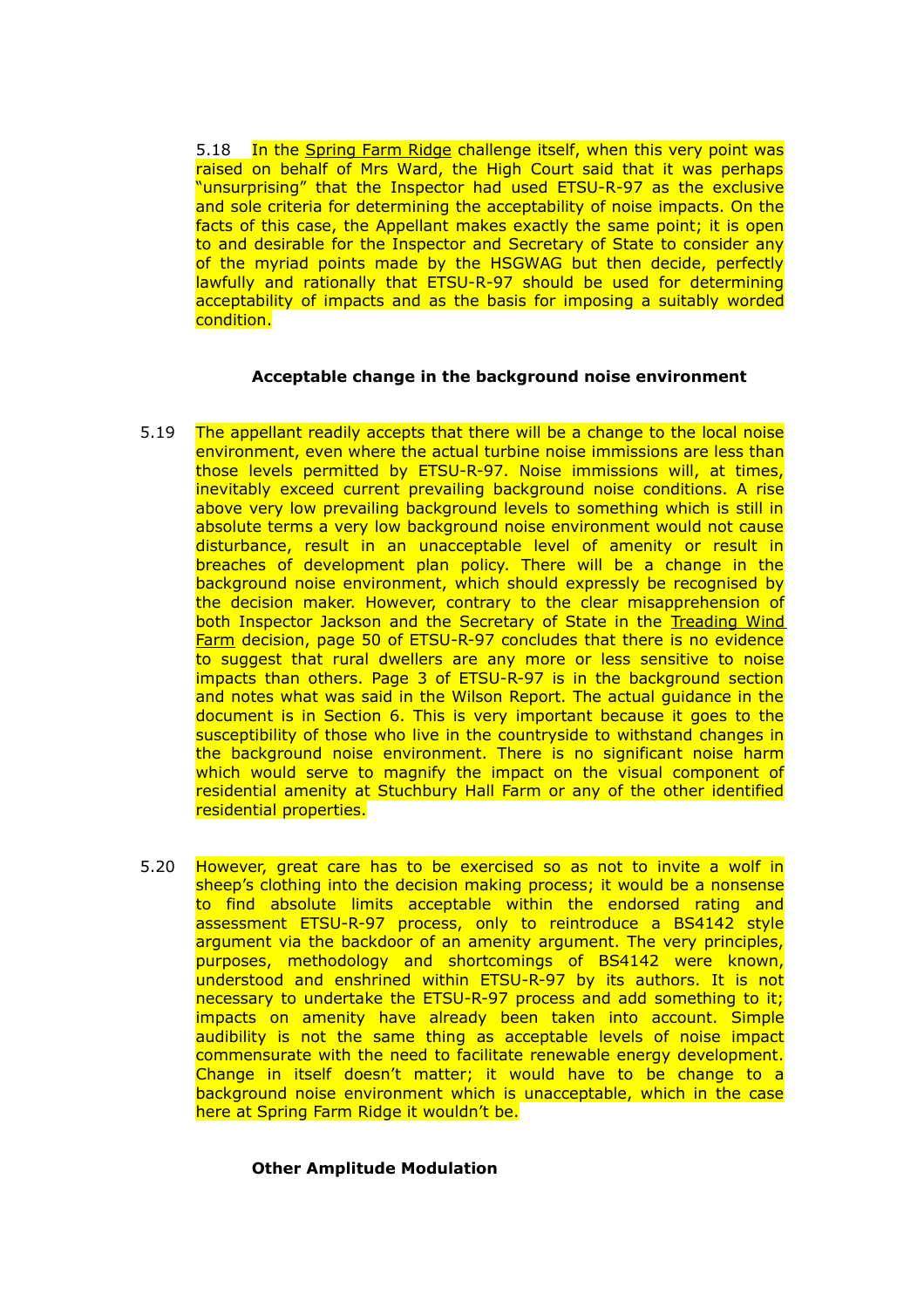- 5.21 The Appellant submits that it is not possible, given the current state of play to construct a lawful condition to control OAM. Precisely because the causal mechanism is not known, it is not simply not possible to devise a scheme to predict and abate it. Any condition would likely dissolve in to a blunt tool requiring turbines to be switched off, at least every night which is neither proportionate nor workable. Particular reference should be made to the detailed discussions in the recent appeals at Woolley Hill (which dealt with the Den Brook variant condition) and Jacks Lane/Chiplow (which dealt with the Swinford variant condition) and the conclusions reached therein, all of which remain sound:
	- $\geq$  In terms of Circular 11/95, because the likelihood of OAM itself cannot be predicted and there is nothing to suggest that the appeal site would be particularly prone to such tendencies, the imposition of a condition cannot be claimed to be necessary in the sense of mitigating foreseeable impacts. Similarly, asking the question "whether planning permission would have to be refused if the condition were not imposed", the answer would be 'no' because there is no evidence of demonstrable harm.
	- $\triangleright$  It is not correct nor lawful, as Mr. Davis suggests to impose a condition now on the basis that at some unknown future date a mitigation solution might come along; there is no certainty that OAM will ever be understood sufficiently well such that an accurate predictive methodology could be constructed. It is simply not possible to conclude that there is a genuine likelihood that within the lifetime of the planning permission, a procedure for identifying, predicting and curing OAM, were it to occur on the appeal site, will be finalised.
- 5.22 In all the circumstances, Mr. Arnott was clear that an OAM condition would be (1) unnecessary (2) imprecise and (3) unreasonable and therefore outside Circular 11/95 and unlawful. The unquantifiable risk of OAM occurring at Spring Farm Ridge at levels which would be unacceptable and which might justify refusal of planning permission in the public interest does not lead to this conclusion. Moreover, whatever concerns there may be about the process, statutory nuisance and private nuisance remain methods of control which can and should be relied on.

### **6. Concluding remarks**

- 6.1 Second time around and giving primacy to the adopted development plan as the law requires, planning permission should be granted again. The Appellant places no reliance on any part of the previous decision letter, reasoning or conclusions; it makes this submission solely on the basis of the evidence heard by this inquiry.
- 6.2 Below the level of statutory duties, in policy terms, the full force of paragraph 14 of the NPPF is engaged and the presumption in favour of sustainable development bites. Because the South Northamptonshire Local Plan is silent in relation to renewable energy, planning permission should be granted unless any adverse impact would significantly and demonstrably outweigh the benefits. Indeed, giving proper consideration to the level of harm alleged by the Council and HSGWAG as required by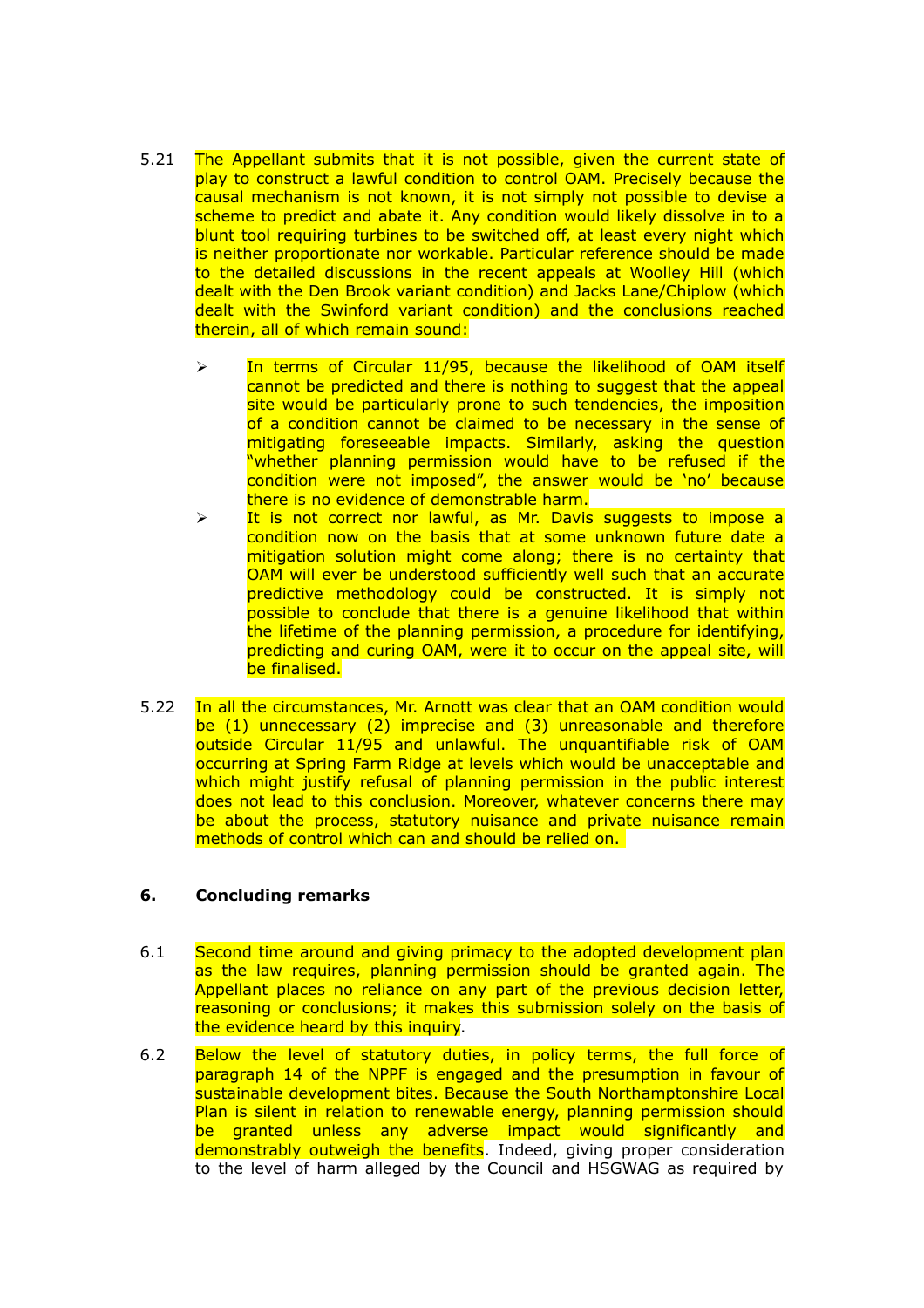the NPPG, the identified harm does not come close to passing this test. The Council continues to attempt to hold back the full force of facilitative policy by placing a disproportionate amount of weight on (1) local landscape and visual amenity concerns and a lesser weight on (2) impacts on cultural heritage assets and (3) impacts on public rights of way.

# 6.3 The unacceptable harm alleges would amount to:

- $\triangleright$  Significant landscape character and visual effects over a limited, localised geographical area
- $\triangleright$  Residential amenity effects in relation to (1) Stuchbury Hall Farm and also potentially (2) Grange Farm and by HSGWAG as (1) Stuchbury Hall Farm (2) Grange Farm (3) Astral Row/Helmdon Road, Greatworth (4) Manor Barn, No. 66 and Manor Farm, Church Street, Helmdon small number of identified properties only one of which, Stuchbury Hall Farm is considered to fail the public interest in that it would become widely regarded as an unattractive place in which to live
- $\triangleright$  Perception of harm to safety for users of the Public Rights of Way network
- $\triangleright$  Impacts on cultural heritage assets, none of which would represent "substantial harm" in the view of the Council
- 6.4 On the other side of the scales:
	- $\ge$  The benefits of 10-15 MW of installed capacity which needs to be considered against a broad canvas of urgency of need. This supply of renewable energy would contribute to the 15% energy and 30% electricity targets referred to for 2020
	- $\triangleright$  Reduction in CO2 and other greenhouse gas emissions in helping to mitigate climate change
	- $\triangleright$  Contribution to diversity and security of energy supply
	- $\triangleright$  Economic development stimulus to the local and national economy
	- $\triangleright$  Direct employment opportunities
	- $\triangleright$  Indirect and induced economic benefits (the multiplier effect recognised in the DECC report Onshore Wind Direct and Wider Economic Impacts of May 2012
	- $\triangleright$  Retention of business rates
	- $\triangleright$  The benefit of the development contributing to the attainment of emerging development plan policy to encourage sustainable development and renewable energy infrastructure
	- $\triangleright$  Ecological enhancement measures and overall biodiversity gain
- 6.5 Yes, the proposed development would involve change. However, change in and of itself is not unacceptable. Change of this type and magnitude is an acknowledged impact of a policy of deployment of wind turbines in the English countryside. There is nothing so special or out of the ordinary, far less rare or unique here at Spring Farm Ridge to suggest that the likely significant environmental effects would be unacceptable in the public interest which the planning system is there to preserve.